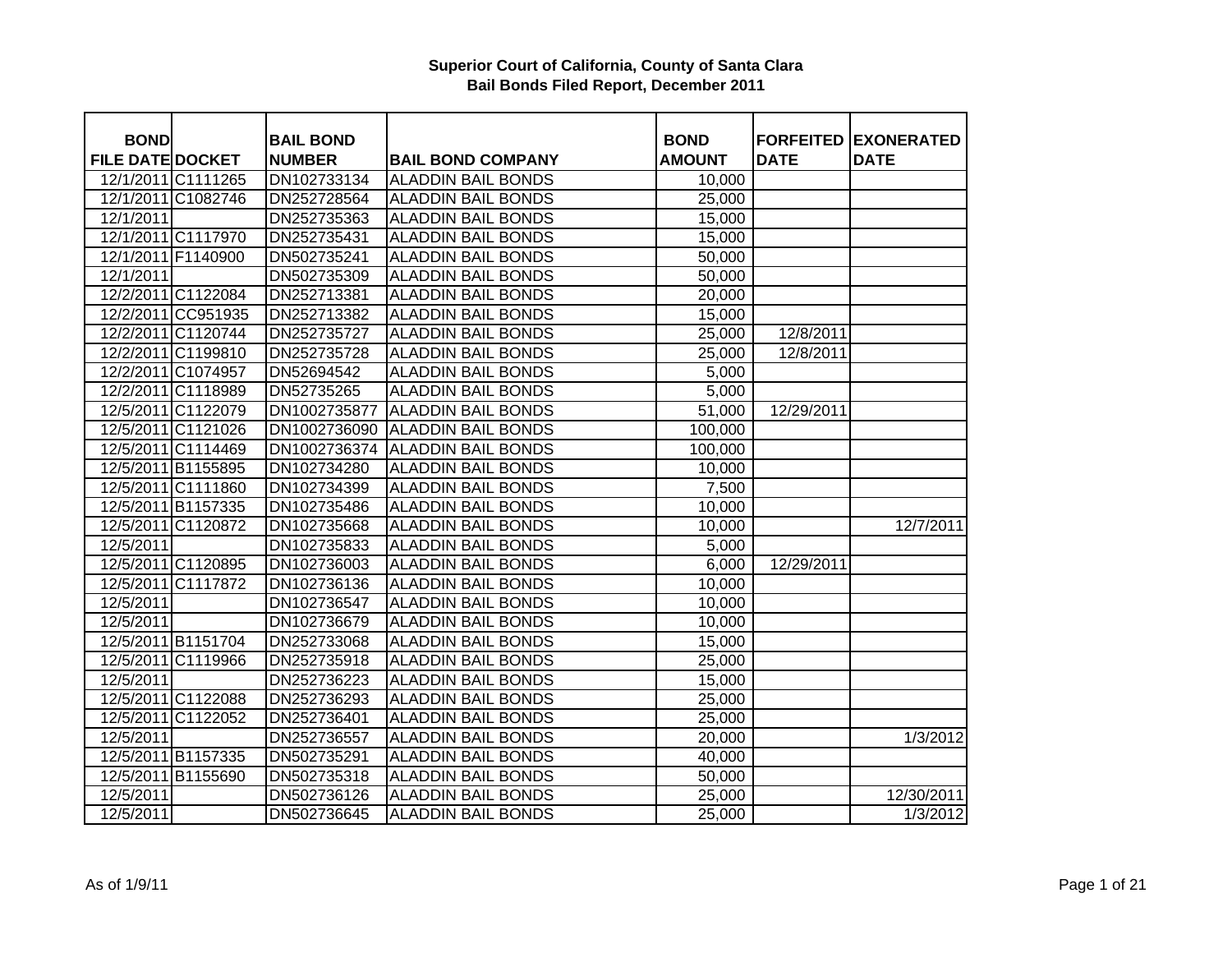| <b>BOND</b>                       |                    | <b>BAIL BOND</b> |                           | <b>BOND</b>   |             | <b>FORFEITED EXONERATED</b> |
|-----------------------------------|--------------------|------------------|---------------------------|---------------|-------------|-----------------------------|
| <b>FILE DATE DOCKET</b>           |                    | <b>NUMBER</b>    | <b>BAIL BOND COMPANY</b>  | <b>AMOUNT</b> | <b>DATE</b> | <b>DATE</b>                 |
|                                   | 12/5/2011 CC753102 | DN52736002       | <b>ALADDIN BAIL BONDS</b> | 5,000         | 12/29/2011  |                             |
|                                   | 12/5/2011 C1072004 | DN52736590       | <b>ALADDIN BAIL BONDS</b> | 5,000         |             |                             |
| 12/6/2011 B1157531                |                    | DN102735939      | <b>ALADDIN BAIL BONDS</b> | 10,000        | 12/16/2011  |                             |
| 12/6/2011                         |                    | DN102736766      | <b>ALADDIN BAIL BONDS</b> | 10,000        |             |                             |
| 12/6/2011                         |                    | DN102736989      | <b>ALADDIN BAIL BONDS</b> | 10,000        |             | 1/3/2012                    |
| $\overline{12}/\overline{6}/2011$ |                    | DN252736410      | <b>ALADDIN BAIL BONDS</b> | 15,000        |             |                             |
|                                   | 12/6/2011 C1116593 | DN252736762      | <b>ALADDIN BAIL BONDS</b> | 15,000        |             |                             |
|                                   | 12/6/2011 C1122634 | DN252736813      | <b>ALADDIN BAIL BONDS</b> | 20,000        |             |                             |
| 12/6/2011                         |                    | DN252736837      | <b>ALADDIN BAIL BONDS</b> | 15,000        |             |                             |
|                                   | 12/6/2011 C1119529 | DN252736870      | <b>ALADDIN BAIL BONDS</b> | 5,000         |             |                             |
|                                   | 12/6/2011 C1122634 | DN252736976      | <b>ALADDIN BAIL BONDS</b> | 20,000        |             |                             |
|                                   | 12/6/2011 B1049456 | DN52736272       | <b>ALADDIN BAIL BONDS</b> | 5,000         |             |                             |
| 12/7/2011 C1121101                |                    | D1002737082      | <b>ALADDIN BAIL BONDS</b> | 50,000        |             |                             |
|                                   | 12/7/2011 C1112845 | DN102737129      | <b>ALADDIN BAIL BONDS</b> | 10,000        | 12/12/2011  |                             |
|                                   | 12/7/2011 C1117340 | DN102737220      | <b>ALADDIN BAIL BONDS</b> | 10,000        |             |                             |
|                                   | 12/7/2011 C1120738 | DN2502737032     | <b>ALADDIN BAIL BONDS</b> | 210,000       |             |                             |
| 12/7/2011                         |                    | DN252729425      | <b>ALADDIN BAIL BONDS</b> | 25,000        |             |                             |
|                                   | 12/7/2011 F1139375 | DN252733123      | <b>ALADDIN BAIL BONDS</b> | 20,000        |             |                             |
|                                   | 12/7/2011 F1140878 | DN252736783      | <b>ALADDIN BAIL BONDS</b> | 12,000        |             |                             |
|                                   | 12/7/2011 C1120730 | DN252737048      | <b>ALADDIN BAIL BONDS</b> | 20,000        |             |                             |
|                                   | 12/7/2011 C1109616 | DN252737127      | <b>ALADDIN BAIL BONDS</b> | 15,000        | 12/12/2011  |                             |
|                                   | 12/7/2011 C1120945 | DN252737128      | <b>ALADDIN BAIL BONDS</b> | 25,000        | 12/12/2011  |                             |
|                                   | 12/7/2011 C1118887 | DN252737149      | <b>ALADDIN BAIL BONDS</b> | 15,000        |             |                             |
| 12/7/2011                         |                    | DN252737164      | <b>ALADDIN BAIL BONDS</b> | 10,000        |             | 1/3/2012                    |
|                                   | 12/7/2011 F1140879 | DN502736757      | <b>ALADDIN BAIL BONDS</b> | 25,000        |             |                             |
|                                   | 12/8/2011 C1121661 | DN102737234      | <b>ALADDIN BAIL BONDS</b> | 10,000        |             | 12/20/2011                  |
| 12/8/2011 C1121661                |                    | DN102737235      | <b>ALADDIN BAIL BONDS</b> | 10,000        |             | 12/20/2011                  |
| 12/8/2011                         |                    | DN102737317      | <b>ALADDIN BAIL BONDS</b> | 10,000        |             |                             |
|                                   | 12/8/2011 B1157440 | DN252736812      | <b>ALADDIN BAIL BONDS</b> | 10,000        |             |                             |
|                                   | 12/8/2011 C1121303 | DN252737441      | <b>ALADDIN BAIL BONDS</b> | 10,000        |             |                             |
|                                   | 12/8/2011 B1157618 | DN25736972       | <b>ALADDIN BAIL BONDS</b> | 11,000        |             |                             |
|                                   | 12/8/2011 CC946941 | DN502734682      | <b>ALADDIN BAIL BONDS</b> | 40,000        |             |                             |
|                                   | 12/8/2011 C1121104 | DN502737402      | <b>ALADDIN BAIL BONDS</b> | 20,000        |             |                             |
|                                   | 12/8/2011 C1122062 | DN502737449      | <b>ALADDIN BAIL BONDS</b> | 36,000        |             |                             |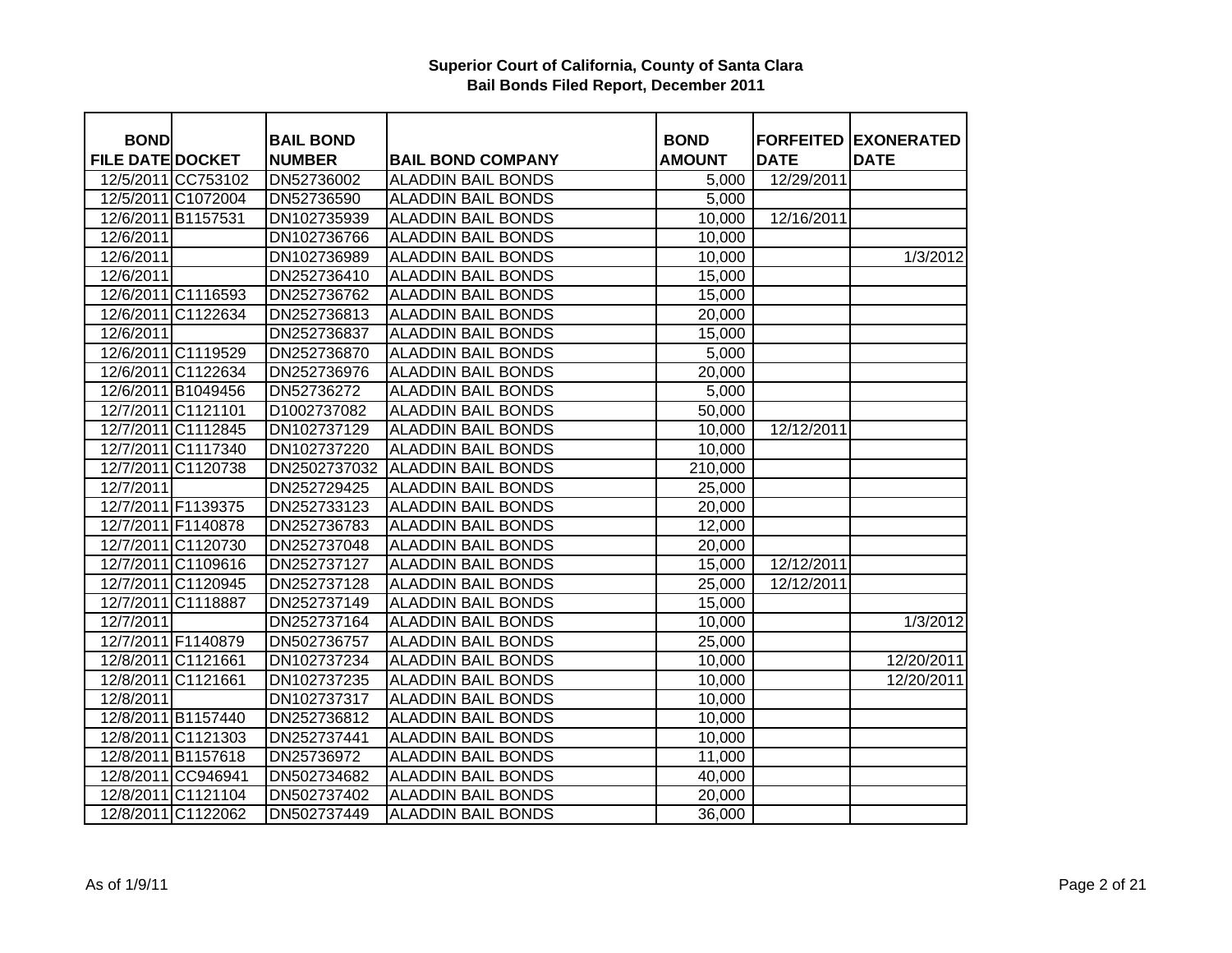| <b>BOND</b>             |                    | <b>BAIL BOND</b> |                           | <b>BOND</b>      |             | <b>FORFEITED EXONERATED</b> |
|-------------------------|--------------------|------------------|---------------------------|------------------|-------------|-----------------------------|
| <b>FILE DATE DOCKET</b> |                    | <b>NUMBER</b>    | <b>BAIL BOND COMPANY</b>  | <b>AMOUNT</b>    | <b>DATE</b> | <b>DATE</b>                 |
| 12/8/2011 C1118361      |                    | DN52736585       | <b>ALADDIN BAIL BONDS</b> |                  | 12/20/2011  |                             |
|                         | 12/9/2011 C1120443 | DN102737704      | <b>ALADDIN BAIL BONDS</b> | 5,000<br>10,000  |             |                             |
| 12/9/2011               |                    | DN252729421      | <b>ALADDIN BAIL BONDS</b> | 15,000           |             | 1/5/2012                    |
|                         | 12/9/2011 C1121010 | DN252737685      | <b>ALADDIN BAIL BONDS</b> | 20,000           |             |                             |
| 12/9/2011               |                    | DN502737567      | <b>ALADDIN BAIL BONDS</b> |                  |             | 1/4/2012                    |
|                         | 12/9/2011 C1120709 | DN502737670      | <b>ALADDIN BAIL BONDS</b> | 35,000<br>46,000 |             |                             |
|                         |                    |                  |                           |                  |             |                             |
|                         | 12/9/2011 C1118789 | DN502737703      | <b>ALADDIN BAIL BONDS</b> | 40,000           |             |                             |
|                         | 12/9/2011 C1094208 | DN52736900       | <b>ALADDIN BAIL BONDS</b> | 5,000            | 1/4/2012    |                             |
| 12/12/2011 B1156992     |                    | DN102737069      | <b>ALADDIN BAIL BONDS</b> | 5,000            |             |                             |
| 12/12/2011              |                    | DN102737528      | <b>ALADDIN BAIL BONDS</b> | 10,000           |             |                             |
| 12/12/2011 B1154803     |                    | DN252737169      | <b>ALADDIN BAIL BONDS</b> | 15,000           |             |                             |
| 12/12/2011 B1157460     |                    | DN502737492      | <b>ALADDIN BAIL BONDS</b> | 50,000           |             |                             |
| 12/12/2011 C1118821     |                    | DN52736726       | <b>ALADDIN BAIL BONDS</b> | 5,000            |             |                             |
| 12/12/2011 C1115399     |                    | DN52736731       | <b>ALADDIN BAIL BONDS</b> | 3,000            |             |                             |
| 12/12/2011 B1156746     |                    | DN52737498       | <b>ALADDIN BAIL BONDS</b> | 5,000            |             |                             |
| 12/13/2011              |                    | DN102737795      | <b>ALADDIN BAIL BONDS</b> | 10,000           |             |                             |
| 12/13/2011 C1075718     |                    | DN102738353      | <b>ALADDIN BAIL BONDS</b> | 5,000            |             |                             |
| 12/13/2011              |                    | DN102738529      | <b>ALADDIN BAIL BONDS</b> | 10,000           |             | 12/27/2011                  |
| 12/13/2011              |                    | DN102738745      | <b>ALADDIN BAIL BONDS</b> | 10,000           |             |                             |
| 12/13/2011              |                    | DN252737760      | <b>ALADDIN BAIL BONDS</b> | 10,000           |             |                             |
| 12/13/2011 C1122621     |                    | DN252737835      | <b>ALADDIN BAIL BONDS</b> | 11,000           | 1/5/2012    |                             |
| 12/13/2011              |                    | DN252738084      | <b>ALADDIN BAIL BONDS</b> | 11,000           |             |                             |
| 12/13/2011              |                    | DN252738183      | <b>ALADDIN BAIL BONDS</b> | 25,000           |             |                             |
| 12/13/2011              |                    | DN252738432      | <b>ALADDIN BAIL BONDS</b> | 12,000           |             |                             |
| 12/13/2011 C1121639     |                    | DN252738512      | <b>ALADDIN BAIL BONDS</b> | 25,000           |             | 1/4/2012                    |
| 12/13/2011              |                    | DN252738522      | <b>ALADDIN BAIL BONDS</b> | 25,000           |             |                             |
| 12/13/2011 C1122050     |                    | DN252738596      | <b>ALADDIN BAIL BONDS</b> | 11,000           |             |                             |
| 12/13/2011 C1122776     |                    | DN502737756      | <b>ALADDIN BAIL BONDS</b> | 25,000           |             |                             |
| 12/13/2011 C1108716     |                    | DN502737839      | <b>ALADDIN BAIL BONDS</b> | 30,000           |             |                             |
| 12/13/2011 C1120050     |                    | DN502738576      | <b>ALADDIN BAIL BONDS</b> | 50,000           |             |                             |
| 12/13/2011 C1121671     |                    | DN502738655      | <b>ALADDIN BAIL BONDS</b> | 25,000           | 12/27/2011  |                             |
| 12/13/2011 CC936918     |                    | DN52738344       | <b>ALADDIN BAIL BONDS</b> | 5,000            |             |                             |
| 12/13/2011 CC824603     |                    | DN52738345       | <b>ALADDIN BAIL BONDS</b> | 1,000            |             |                             |
| 12/13/2011 C1118747     |                    | DN52738769       | <b>ALADDIN BAIL BONDS</b> | 5,000            |             |                             |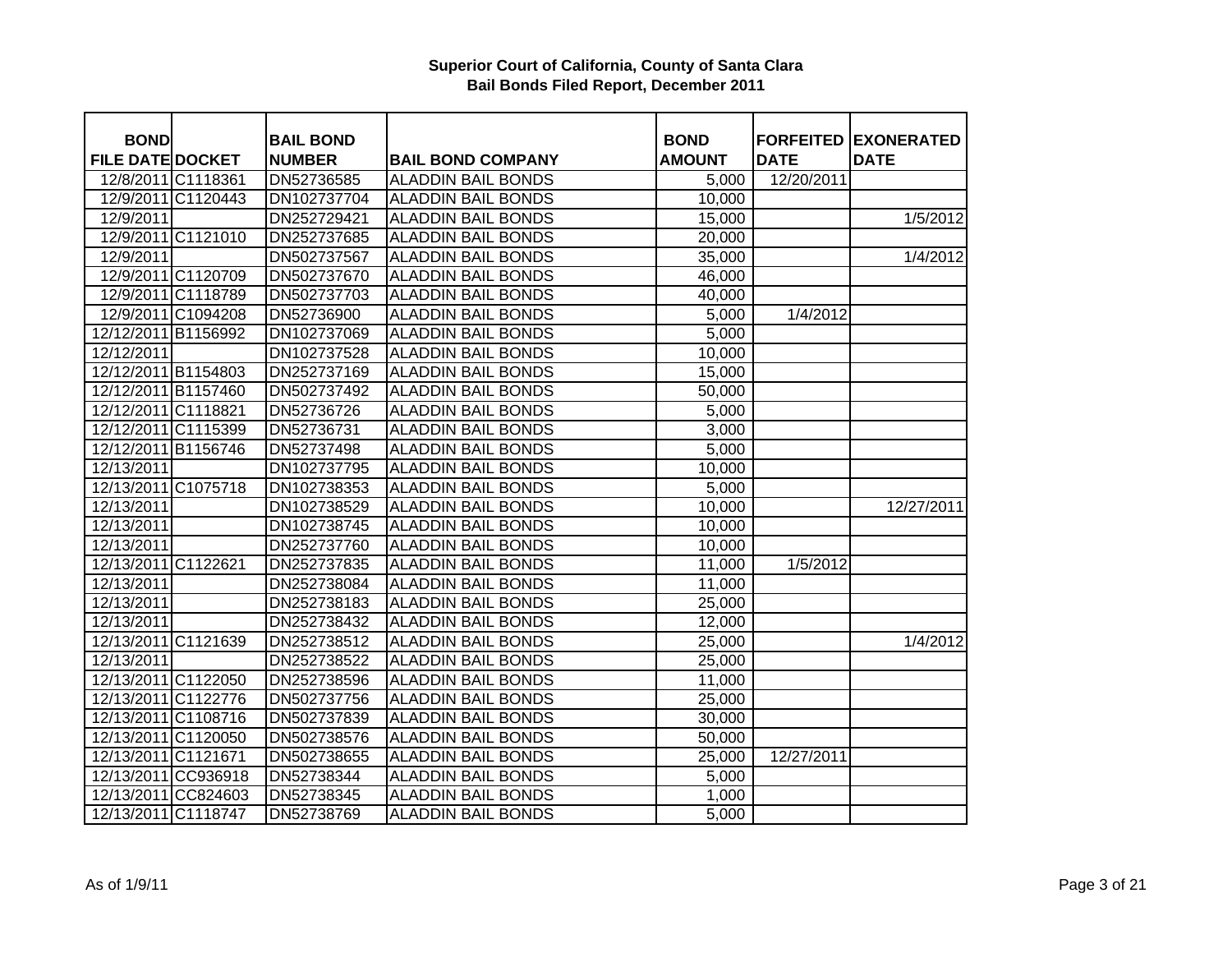| <b>BOND</b>             | <b>BAIL BOND</b> |                           | <b>BOND</b>   |             | <b>FORFEITED EXONERATED</b> |
|-------------------------|------------------|---------------------------|---------------|-------------|-----------------------------|
| <b>FILE DATE DOCKET</b> | <b>NUMBER</b>    | <b>BAIL BOND COMPANY</b>  | <b>AMOUNT</b> | <b>DATE</b> | <b>DATE</b>                 |
| 12/13/2011 C1116574     | DN52738777       | <b>ALADDIN BAIL BONDS</b> | 1,000         |             |                             |
| 12/14/2011              | DN1002738860     | <b>ALADDIN BAIL BONDS</b> | 100,000       |             |                             |
| 12/14/2011              | DN1002738921     | <b>ALADDIN BAIL BONDS</b> | 100,000       |             |                             |
| 12/14/2011 C1110107     | DN102713363      | <b>ALADDIN BAIL BONDS</b> | 5,000         |             |                             |
| 12/14/2011              | DN102713364      | <b>ALADDIN BAIL BONDS</b> | 7,000         |             |                             |
| 12/14/2011 B1153617     | DN102738316      | <b>ALADDIN BAIL BONDS</b> | 8,000         |             |                             |
| 12/14/2011 CC652916     | DN102738901      | <b>ALADDIN BAIL BONDS</b> | 5,000         |             |                             |
| 12/14/2011 B1153844     | DN102739035      | <b>ALADDIN BAIL BONDS</b> | 6,000         | 12/19/2011  |                             |
| 12/14/2011 F1140965     | DN2502738927     | <b>ALADDIN BAIL BONDS</b> | 200,000       |             |                             |
| 12/14/2011              | DN252738150      | <b>ALADDIN BAIL BONDS</b> | 21,000        |             |                             |
| 12/14/2011 B1157569     | DN252738585      | <b>ALADDIN BAIL BONDS</b> | 11,000        |             |                             |
| 12/14/2011 B1157395     | DN252739036      | <b>ALADDIN BAIL BONDS</b> | 25,000        | 12/19/2011  |                             |
| 12/14/2011 C1120139     | DN502739034      | <b>ALADDIN BAIL BONDS</b> | 50,000        | 12/19/2011  |                             |
| 12/14/2011              | DN52734589       | <b>ALADDIN BAIL BONDS</b> | 5,000         |             |                             |
| 12/14/2011 C1119358     | DN52738839       | <b>ALADDIN BAIL BONDS</b> | 5,000         |             |                             |
| 12/14/2011 C1119334     | DN52739037       | <b>ALADDIN BAIL BONDS</b> | 2,500         | 12/19/2011  |                             |
| 12/14/2011              | DNS02738617      | <b>ALADDIN BAIL BONDS</b> | 10,000        |             |                             |
| 12/15/2011 C1119411     | DN252713374      | <b>ALADDIN BAIL BONDS</b> | 25,000        | 12/22/2011  |                             |
| 12/15/2011              | DN252739072      | <b>ALADDIN BAIL BONDS</b> | 16,000        |             |                             |
| 12/15/2011              | DN252739206      | <b>ALADDIN BAIL BONDS</b> | 10,000        |             |                             |
| 12/15/2011 C1122494     | DN502713392      | <b>ALADDIN BAIL BONDS</b> | 36,000        | 12/28/2011  |                             |
| 12/15/2011 C1121710     | DN502738682      | <b>ALADDIN BAIL BONDS</b> | 20,000        |             |                             |
| 12/15/2011 C1115040     | DN52738315       | <b>ALADDIN BAIL BONDS</b> | 5,000         |             |                             |
| 12/15/2011 C1117920     | DN52739061       | <b>ALADDIN BAIL BONDS</b> | 5,000         |             |                             |
| 12/15/2011 C1120056     | DN52739105       | <b>ALADDIN BAIL BONDS</b> | 5,000         |             | 12/16/2011                  |
| 12/16/2011              | DN1002739440     | <b>ALADDIN BAIL BONDS</b> | 100,000       |             |                             |
| 12/16/2011 B1156550     | DN102738942      | <b>ALADDIN BAIL BONDS</b> | 10,000        |             |                             |
| 12/16/2011              | DN102739457      | <b>ALADDIN BAIL BONDS</b> | 10,000        |             |                             |
| 12/16/2011              | DN102739514      | <b>ALADDIN BAIL BONDS</b> | 10,000        |             |                             |
| 12/16/2011              | DN252729416      | <b>ALADDIN BAIL BONDS</b> | 15,000        |             |                             |
| 12/16/2011 F1140383     | DN252729417      | <b>ALADDIN BAIL BONDS</b> | 10,000        |             |                             |
| 12/16/2011 C1121735     | DN252729422      | <b>ALADDIN BAIL BONDS</b> | 20,000        | 12/20/2011  |                             |
| 12/16/2011              | DN252739303      | <b>ALADDIN BAIL BONDS</b> | 11,000        |             |                             |
| 12/16/2011 C1121585     | DN252739525      | <b>ALADDIN BAIL BONDS</b> | 20,000        |             |                             |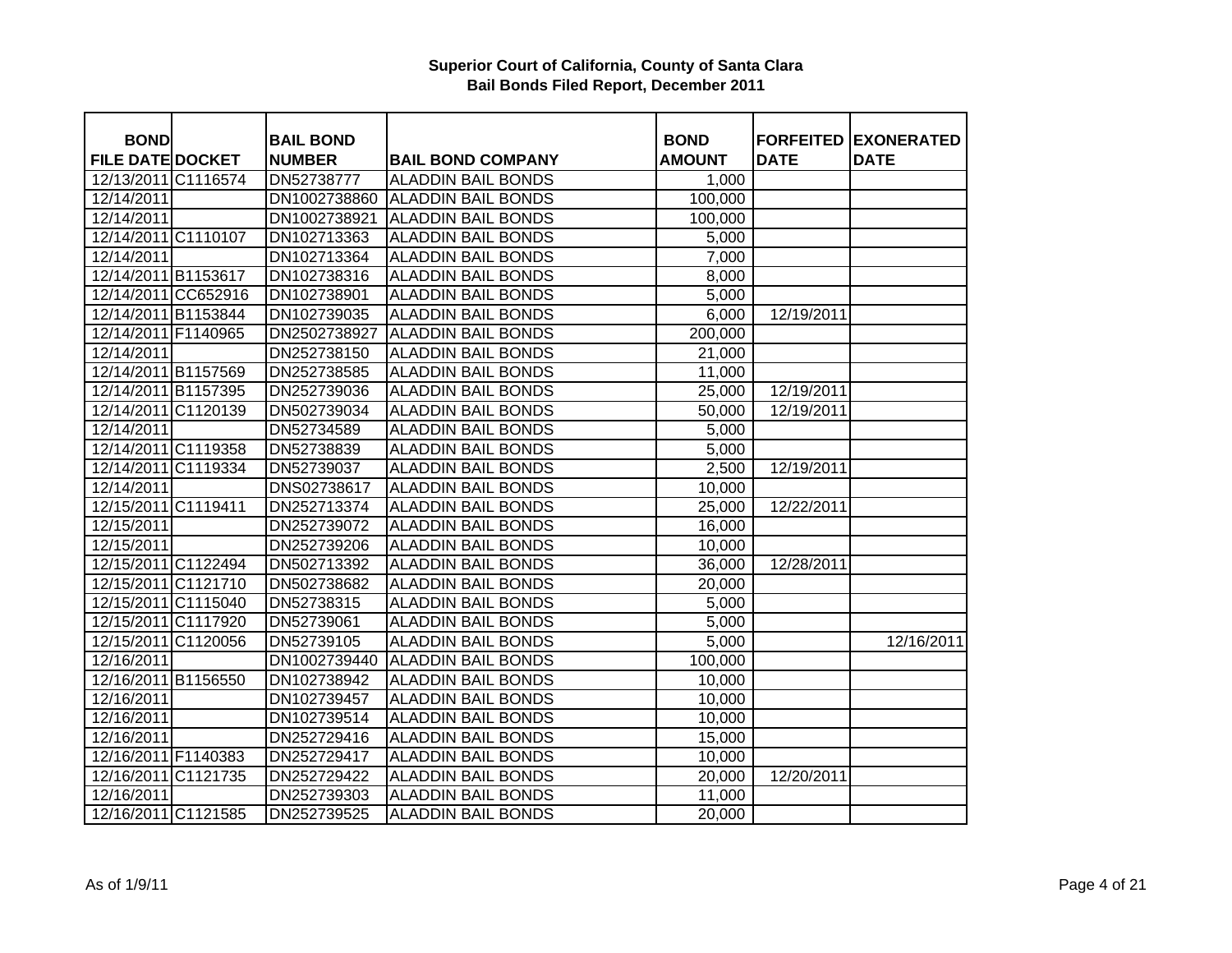| <b>BOND</b>             | <b>BAIL BOND</b> |                                 | <b>BOND</b>        |             | <b>FORFEITED EXONERATED</b> |
|-------------------------|------------------|---------------------------------|--------------------|-------------|-----------------------------|
| <b>FILE DATE DOCKET</b> | <b>NUMBER</b>    | <b>BAIL BOND COMPANY</b>        | <b>AMOUNT</b>      | <b>DATE</b> | <b>DATE</b>                 |
| 12/16/2011              | DN252739530      | <b>ALADDIN BAIL BONDS</b>       | 10,000             |             |                             |
| 12/16/2011 C1118036     | DN52735134       | <b>ALADDIN BAIL BONDS</b>       | 5,000              |             |                             |
| 12/19/2011 B1157571     | D252739131       | <b>ALADDIN BAIL BONDS</b>       | 10,000             |             |                             |
| 12/19/2011 C1223117     | DN1002739995     | <b>ALADDIN BAIL BONDS</b>       | 100,000            |             |                             |
| 12/19/2011 C1122822     |                  | DN1002740489 ALADDIN BAIL BONDS | 100,000            |             |                             |
| 12/19/2011 C1079189     | DN102721959      | <b>ALADDIN BAIL BONDS</b>       | 7,500              |             |                             |
| 12/19/2011 C1071410     | DN102737903      | <b>ALADDIN BAIL BONDS</b>       | 10,000             |             |                             |
| 12/19/2011 B1156972     | DN102738471      | <b>ALADDIN BAIL BONDS</b>       | 10,000             |             |                             |
| 12/19/2011 F1140148     | DN102739403      | <b>ALADDIN BAIL BONDS</b>       | 10,000             |             |                             |
| 12/19/2011 C1116378     | DN102739545      | <b>ALADDIN BAIL BONDS</b>       | 10,000             |             |                             |
| 12/19/2011 C1122057     | DN102739625      | <b>ALADDIN BAIL BONDS</b>       | 10,000             |             |                             |
| 12/19/2011              | DN102739642      | <b>ALADDIN BAIL BONDS</b>       | 6,000              |             |                             |
| 12/19/2011              | DN102739956      | <b>ALADDIN BAIL BONDS</b>       | 10,000             |             |                             |
| 12/19/2011              | DN102740289      | <b>ALADDIN BAIL BONDS</b>       | 10,000             |             |                             |
| 12/19/2011              | DN102740458      | <b>ALADDIN BAIL BONDS</b>       | 10,000             |             |                             |
| 12/19/2011              | DN252739332      | <b>ALADDIN BAIL BONDS</b>       | 25,000             |             |                             |
| 12/19/2011              | DN252739643      | <b>ALADDIN BAIL BONDS</b>       | 15,000             |             |                             |
| 12/19/2011 C1118951     | DN252739818      | <b>ALADDIN BAIL BONDS</b>       | 20,000             |             |                             |
| 12/19/2011 C1104879     | DN252739847      | <b>ALADDIN BAIL BONDS</b>       | 20,000             |             | 12/19/2011                  |
| 12/19/2011 C1102751     | DN252739869      | <b>ALADDIN BAIL BONDS</b>       | 2,000              |             |                             |
| 12/19/2011              | DN252740023      | <b>ALADDIN BAIL BONDS</b>       | 20,000             |             |                             |
| 12/19/2011 C1122080     | DN252740063      | <b>ALADDIN BAIL BONDS</b>       | 25,000             |             |                             |
| 12/19/2011              | DN252740166      | <b>ALADDIN BAIL BONDS</b>       | 25,000             |             |                             |
| 12/19/2011              | DN252740177      | <b>ALADDIN BAIL BONDS</b>       | 16,000             |             |                             |
| 12/19/2011 C1113842     | DN252740336      | <b>ALADDIN BAIL BONDS</b>       | 20,000             |             |                             |
| 12/19/2011              | DN252740368      | <b>ALADDIN BAIL BONDS</b>       | 25,000             |             |                             |
| 12/19/2011              | DN25739332       | <b>ALADDIN BAIL BONDS</b>       | 25,000             |             |                             |
| 12/19/2011              | DN502739967      | <b>ALADDIN BAIL BONDS</b>       | 50,000             |             |                             |
| 12/19/2011 C1102770     | DN52739546       | <b>ALADDIN BAIL BONDS</b>       | $\overline{5,000}$ |             |                             |
| 12/19/2011 C1107979     | DN52739547       | <b>ALADDIN BAIL BONDS</b>       | 1,000              |             |                             |
| 12/19/2011 C1112358     | DN52739548       | <b>ALADDIN BAIL BONDS</b>       | 1,000              |             |                             |
| 12/19/2011 C1070060     | DN52739826       | <b>ALADDIN BAIL BONDS</b>       | 1,000              |             |                             |
| 12/20/2011 B1155667     | DN1002739725     | <b>ALADDIN BAIL BONDS</b>       | 75,000             |             |                             |
| 12/20/2011 C1120856     | DN102737301      | <b>ALADDIN BAIL BONDS</b>       | 10,000             |             |                             |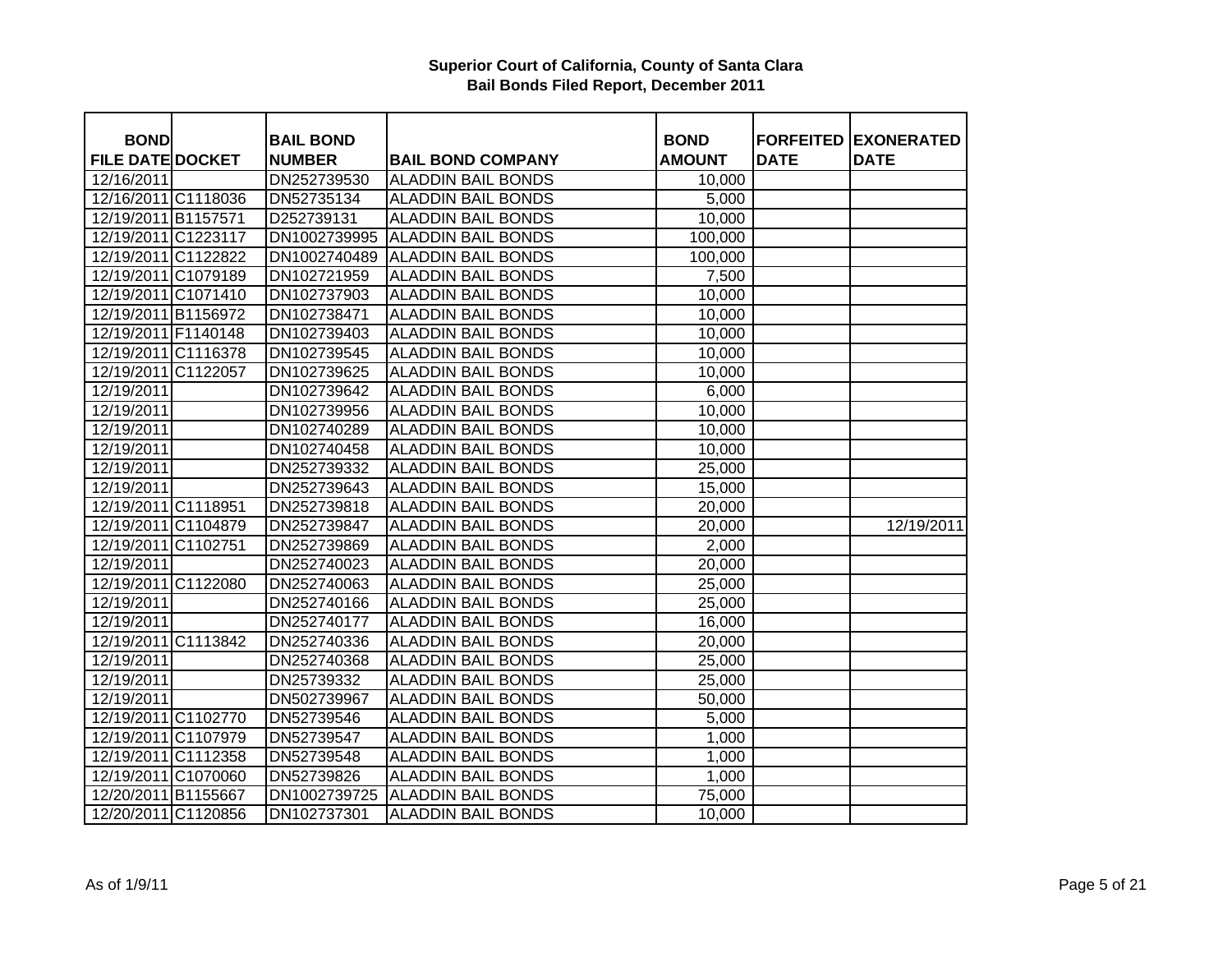| <b>BOND</b>             | <b>BAIL BOND</b> |                                 | <b>BOND</b>   |             | <b>FORFEITED EXONERATED</b> |
|-------------------------|------------------|---------------------------------|---------------|-------------|-----------------------------|
| <b>FILE DATE DOCKET</b> | <b>NUMBER</b>    | <b>BAIL BOND COMPANY</b>        | <b>AMOUNT</b> | <b>DATE</b> | <b>DATE</b>                 |
| 12/20/2011              | DN102739572      | <b>ALADDIN BAIL BONDS</b>       | 5,000         |             |                             |
| 12/20/2011 B1157800     | DN102739775      | <b>ALADDIN BAIL BONDS</b>       | 10,000        |             |                             |
| 12/20/2011 B1157800     | DN102739782      | <b>ALADDIN BAIL BONDS</b>       | 10,000        |             |                             |
| 12/20/2011 B1157726     | DN102740454      | <b>ALADDIN BAIL BONDS</b>       | 10,000        |             |                             |
| 12/20/2011 CC962016     | DN102740715      | <b>ALADDIN BAIL BONDS</b>       | 10,000        |             |                             |
| 12/20/2011 C1122488     | DN102740737      | <b>ALADDIN BAIL BONDS</b>       | 10,000        |             |                             |
| 12/20/2011 C1092666     | DN252737770      | <b>ALADDIN BAIL BONDS</b>       | 15,000        |             |                             |
| 12/20/2011 B1157828     | DN252739924      | <b>ALADDIN BAIL BONDS</b>       | 25,000        |             |                             |
| 12/20/2011 B1157248     | DN252739982      | <b>ALADDIN BAIL BONDS</b>       | 20,000        |             | 12/21/2011                  |
| 12/20/2011              | DN252740086      | <b>ALADDIN BAIL BONDS</b>       | 16,000        |             |                             |
| 12/20/2011              | DN252740179      | <b>ALADDIN BAIL BONDS</b>       | 15,000        |             |                             |
| 12/20/2011              | DN252740539      | <b>ALADDIN BAIL BONDS</b>       | 10,000        |             |                             |
| 12/20/2011              | DN252740545      | <b>ALADDIN BAIL BONDS</b>       | 10,000        |             |                             |
| 12/20/2011              | DN252740579      | <b>ALADDIN BAIL BONDS</b>       | 25,000        |             |                             |
| 12/20/2011 CC766816     | DN252740751      | <b>ALADDIN BAIL BONDS</b>       | 25,000        |             |                             |
| 12/20/2011              | DN502740587      | <b>ALADDIN BAIL BONDS</b>       | 25,000        |             |                             |
| 12/20/2011 B1157801     | DN52739872       | <b>ALADDIN BAIL BONDS</b>       | 5,000         |             |                             |
| 12/20/2011              | DN52740602       | <b>ALADDIN BAIL BONDS</b>       | 500           |             |                             |
| 12/20/2011 C1113117     | DN52740720       | <b>ALADDIN BAIL BONDS</b>       | 5,000         |             |                             |
| 12/21/2011 C1117592     | DN1002740708     | <b>ALADDIN BAIL BONDS</b>       | 75,000        |             |                             |
| 12/21/2011              | DN1002740852     | <b>ALADDIN BAIL BONDS</b>       | 100,000       |             |                             |
| 12/21/2011 C1120038     | DN1002740870     | <b>ALADDIN BAIL BONDS</b>       | 80,000        |             |                             |
| 12/21/2011 F1035741     | DN102740676      | <b>ALADDIN BAIL BONDS</b>       | 10,000        |             |                             |
| 12/21/2011 FF825887     | DN252740674      | <b>ALADDIN BAIL BONDS</b>       | 25,000        |             |                             |
| 12/21/2011 F1141043     | DN502740659      | <b>ALADDIN BAIL BONDS</b>       | 50,000        |             |                             |
| 12/21/2011              | DN502740776      | <b>ALADDIN BAIL BONDS</b>       | 10,000        |             |                             |
| 12/22/2011 C1105417     |                  | 11520011 ALADDIN BAIL BONDS     | 100,000       |             |                             |
| 12/22/2011 C1114428     |                  | DN1002741224 ALADDIN BAIL BONDS | 75,000        |             |                             |
| 12/22/2011 E1007899     | DN102739224      | <b>ALADDIN BAIL BONDS</b>       | 10,000        |             |                             |
| 12/22/2011              | DN102741115      | <b>ALADDIN BAIL BONDS</b>       | 10,000        |             |                             |
| 12/22/2011 C1115646     | DN102741358      | <b>ALADDIN BAIL BONDS</b>       | 10,000        |             |                             |
| 12/22/2011 C1121306     | DN252713378      | <b>ALADDIN BAIL BONDS</b>       | 10,000        | 12/28/2011  |                             |
| 12/22/2011              | DN252740764      | <b>ALADDIN BAIL BONDS</b>       | 11,000        |             |                             |
| 12/22/2011 C1120533     | DN252740935      | <b>ALADDIN BAIL BONDS</b>       | 25,000        |             |                             |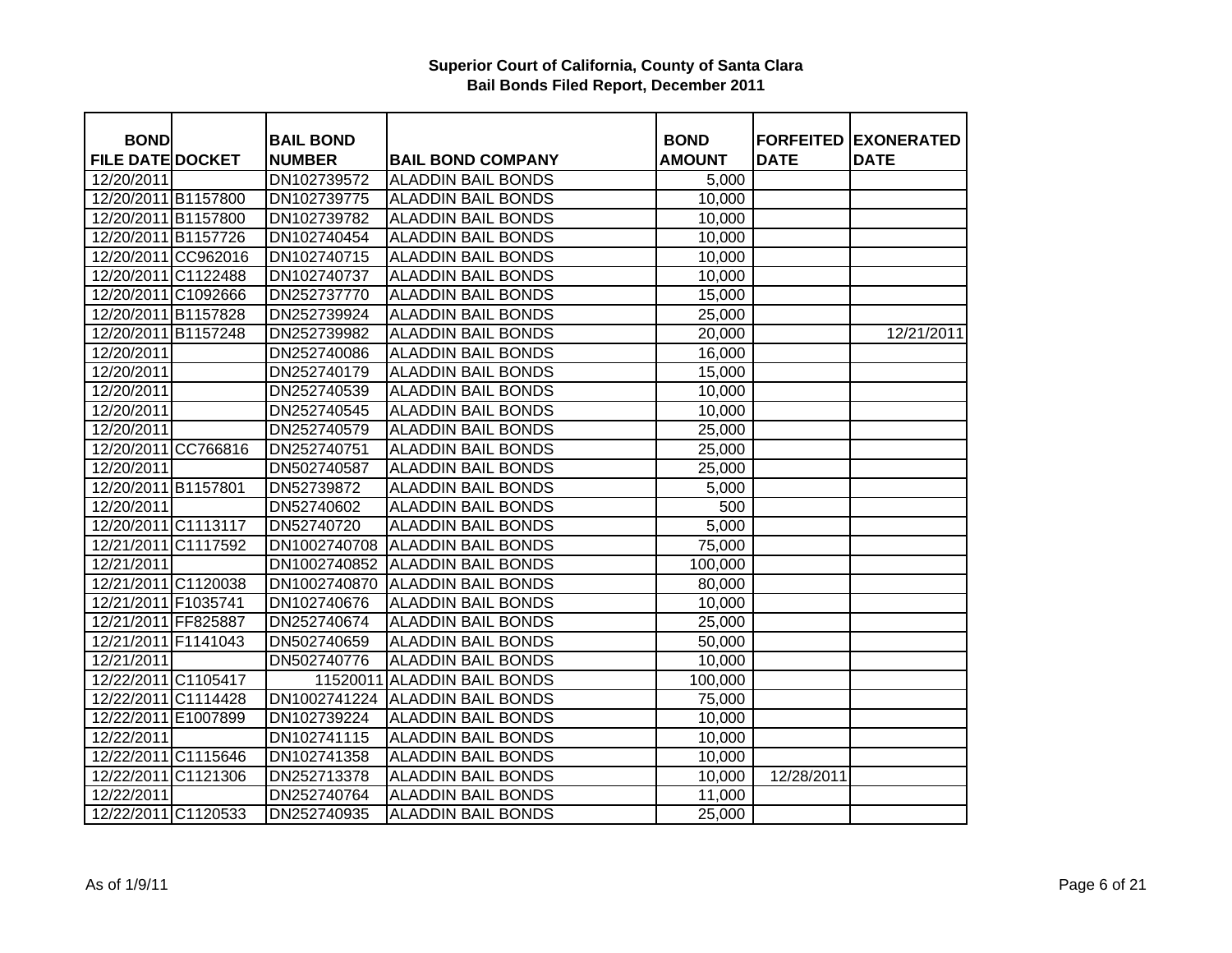| <b>BOND</b>             | <b>BAIL BOND</b> |                           | <b>BOND</b>   | <b>FORFEITED</b> | <b>EXONERATED</b> |
|-------------------------|------------------|---------------------------|---------------|------------------|-------------------|
| <b>FILE DATE DOCKET</b> | <b>NUMBER</b>    | <b>BAIL BOND COMPANY</b>  | <b>AMOUNT</b> | <b>DATE</b>      | <b>DATE</b>       |
| 12/22/2011 C1117597     | DN502741225      | <b>ALADDIN BAIL BONDS</b> | 50,000        |                  |                   |
| 12/22/2011 B1157128     | DN52737765       | <b>ALADDIN BAIL BONDS</b> | 5,000         |                  |                   |
| 12/22/2011 C1118825     | DN52740606       | <b>ALADDIN BAIL BONDS</b> | 1,500         |                  |                   |
| 12/22/2011 C1118324     | DN52740623       | <b>ALADDIN BAIL BONDS</b> | 2,500         |                  |                   |
| 12/23/2011 F1141124     | DN102741061      | <b>ALADDIN BAIL BONDS</b> | 10,000        |                  |                   |
| 12/23/2011 C1122272     | DN102741548      | <b>ALADDIN BAIL BONDS</b> | 19,000        |                  |                   |
| 12/23/2011 C1119009     | DN102741623      | <b>ALADDIN BAIL BONDS</b> | 8,000         |                  |                   |
| 12/23/2011 C1119492     | DN502741579      | <b>ALADDIN BAIL BONDS</b> | 50,000        |                  |                   |
| 12/23/2011 C1109012     | DN52738902       | <b>ALADDIN BAIL BONDS</b> | 5,000         |                  |                   |
| 12/23/2011 CC647498     | DN52740279       | <b>ALADDIN BAIL BONDS</b> | 5,000         |                  |                   |
| 12/27/2011 B1050777     | DN102741238      | <b>ALADDIN BAIL BONDS</b> | 5,000         |                  |                   |
| 12/27/2011              | DN102741744      | <b>ALADDIN BAIL BONDS</b> | 10,000        |                  |                   |
| 12/27/2011 C1122618     | DN102741939      | <b>ALADDIN BAIL BONDS</b> | 10,000        |                  |                   |
| 12/27/2011              | DN102742338      | <b>ALADDIN BAIL BONDS</b> | 10,000        |                  |                   |
| 12/27/2011              | DN102742467      | <b>ALADDIN BAIL BONDS</b> | 10,000        |                  |                   |
| 12/27/2011              | DN102742717      | <b>ALADDIN BAIL BONDS</b> | 10,000        |                  |                   |
| 12/27/2011 F1139165     | DN252741029      | <b>ALADDIN BAIL BONDS</b> | 20,000        |                  |                   |
| 12/27/2011              | DN252741435      | <b>ALADDIN BAIL BONDS</b> | 11,250        |                  |                   |
| 12/27/2011              | DN252741875      | <b>ALADDIN BAIL BONDS</b> | 10,250        |                  |                   |
| 12/27/2011              | DN252742123      | <b>ALADDIN BAIL BONDS</b> | 25,000        |                  |                   |
| 12/27/2011              | DN252742161      | <b>ALADDIN BAIL BONDS</b> | 20,000        |                  |                   |
| 12/27/2011              | DN252742275      | <b>ALADDIN BAIL BONDS</b> | 10,000        |                  |                   |
| 12/27/2011              | DN252742479      | <b>ALADDIN BAIL BONDS</b> | 20,000        |                  |                   |
| 12/27/2011              | DN252742486      | <b>ALADDIN BAIL BONDS</b> | 25,000        |                  |                   |
| 12/27/2011              | DN252742496      | <b>ALADDIN BAIL BONDS</b> | 11,000        |                  |                   |
| 12/27/2011              | DN252742633      | <b>ALADDIN BAIL BONDS</b> | 7,500         |                  |                   |
| 12/27/2011 B1157572     | DN502740952      | <b>ALADDIN BAIL BONDS</b> | 40,000        |                  |                   |
| 12/27/2011              | DN502741043      | <b>ALADDIN BAIL BONDS</b> | 30,000        |                  |                   |
| 12/27/2011 C1121055     | DN502741887      | <b>ALADDIN BAIL BONDS</b> | 50,000        |                  |                   |
| 12/27/2011              | DN502742197      | <b>ALADDIN BAIL BONDS</b> | 45,000        |                  |                   |
| 12/27/2011              | DN502742401      | <b>ALADDIN BAIL BONDS</b> | 26,000        |                  |                   |
| 12/27/2011              | DN502742527      | <b>ALADDIN BAIL BONDS</b> | 40,000        |                  |                   |
| 12/27/2011              | DN52741973       | <b>ALADDIN BAIL BONDS</b> | 5,000         |                  |                   |
| 12/27/2011              | DN52742566       | <b>ALADDIN BAIL BONDS</b> | 5,000         |                  |                   |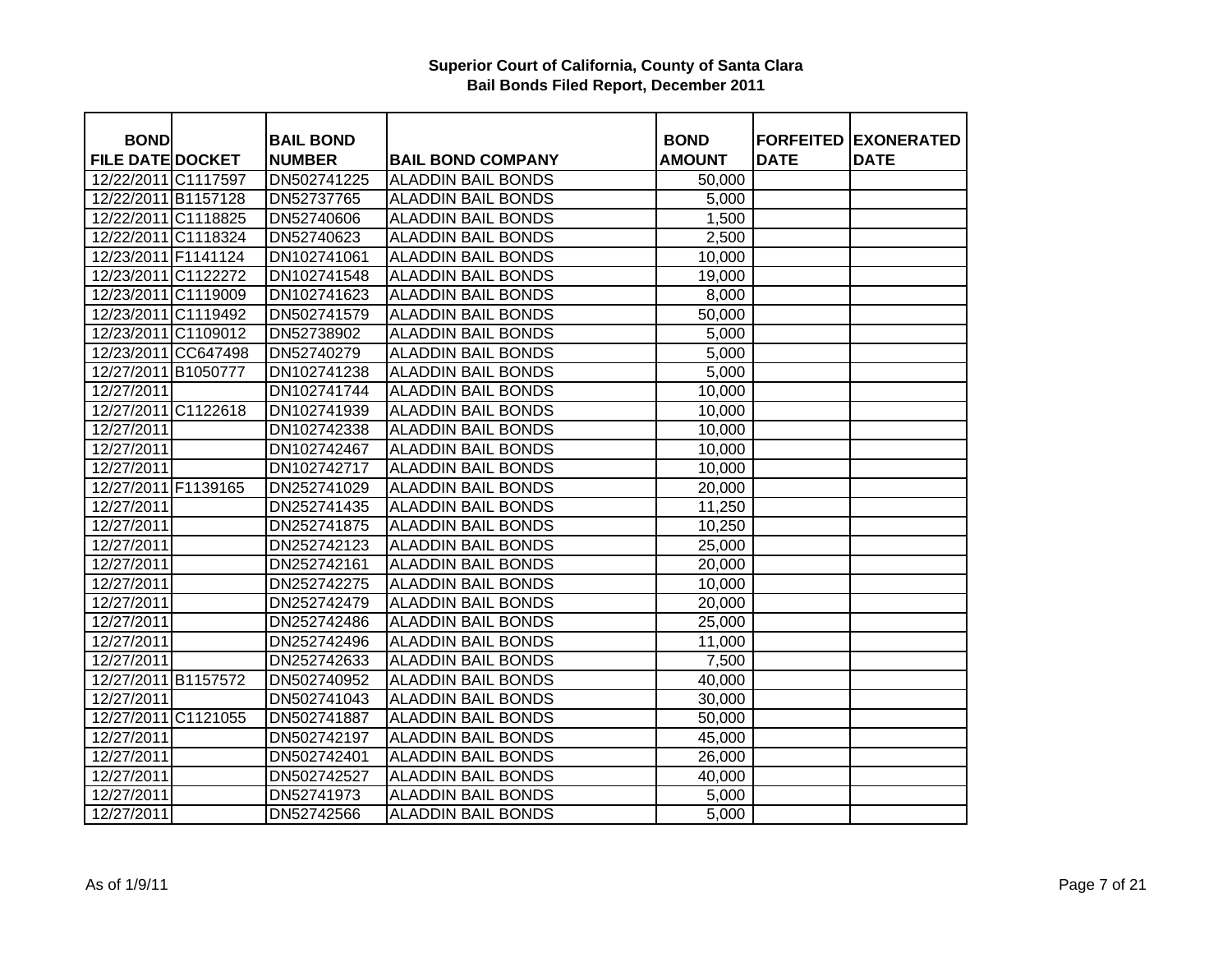| <b>BOND</b>             |                    | <b>BAIL BOND</b> |                           | <b>BOND</b>   |             | <b>FORFEITED EXONERATED</b> |
|-------------------------|--------------------|------------------|---------------------------|---------------|-------------|-----------------------------|
| <b>FILE DATE DOCKET</b> |                    | <b>NUMBER</b>    | <b>BAIL BOND COMPANY</b>  | <b>AMOUNT</b> | <b>DATE</b> | <b>DATE</b>                 |
| 12/28/2011 B1257942     |                    | DN1002742317     | <b>ALADDIN BAIL BONDS</b> | 75,000        |             |                             |
| 12/28/2011 B1048043     |                    | DN102740375      | <b>ALADDIN BAIL BONDS</b> | 10,000        |             |                             |
| 12/28/2011              |                    | DN102742565      | <b>ALADDIN BAIL BONDS</b> | 10,000        |             |                             |
| 12/28/2011 B1153872     |                    | DN102742669      | <b>ALADDIN BAIL BONDS</b> | 10,000        |             |                             |
| 12/28/2011 C1105869     |                    | DN102742730      | <b>ALADDIN BAIL BONDS</b> | 5,000         |             | 12/28/2011                  |
| 12/28/2011 C1122174     |                    | DN102742779      | <b>ALADDIN BAIL BONDS</b> | 10,000        |             |                             |
| 12/28/2011              |                    | DN102742921      | <b>ALADDIN BAIL BONDS</b> | 10,000        |             |                             |
| 12/28/2011 F1241152     |                    | DN252742333      | <b>ALADDIN BAIL BONDS</b> | 11,000        |             |                             |
| 12/28/2011              |                    | DN252742729      | <b>ALADDIN BAIL BONDS</b> | 11,000        |             |                             |
| 12/28/2011              |                    | DN252742785      | <b>ALADDIN BAIL BONDS</b> | 25,000        |             |                             |
| 12/28/2011              |                    | DN252742903      | <b>ALADDIN BAIL BONDS</b> | 11,000        |             |                             |
| 12/28/2011 C1091582     |                    | DN52741125       | <b>ALADDIN BAIL BONDS</b> | 5,000         |             |                             |
| 12/28/2011 B1154189     |                    | DN52742280       | <b>ALADDIN BAIL BONDS</b> | 2,000         |             |                             |
| 12/28/2011 B1157243     |                    | DN52742480       | <b>ALADDIN BAIL BONDS</b> | 1,000         |             |                             |
| 12/29/2011              |                    | DN102743077      | <b>ALADDIN BAIL BONDS</b> | 10,000        |             |                             |
| 12/29/2011 C1067190     |                    | DN102743078      | <b>ALADDIN BAIL BONDS</b> | 10,000        |             |                             |
| 12/29/2011              |                    | DN102743113      | <b>ALADDIN BAIL BONDS</b> | 10,000        |             |                             |
| 12/29/2011 F1241197     |                    | DN252742732      | <b>ALADDIN BAIL BONDS</b> | 11,000        |             |                             |
| 12/29/2011              |                    | DN252743020      | <b>ALADDIN BAIL BONDS</b> | 10,000        |             |                             |
| 12/29/2011 C1121647     |                    | DN252743037      | <b>ALADDIN BAIL BONDS</b> | 20,000        |             |                             |
| 12/29/2011 C1110731     |                    | DN252743056      | <b>ALADDIN BAIL BONDS</b> | 10,000        |             |                             |
| 12/29/2011 C1100735     |                    | DN252743079      | <b>ALADDIN BAIL BONDS</b> | 11,000        |             |                             |
| 12/29/2011              |                    | DN252743179      | <b>ALADDIN BAIL BONDS</b> | 11,000        |             |                             |
| 12/29/2011              |                    | DN502742739      | <b>ALADDIN BAIL BONDS</b> | 25,000        |             |                             |
| 12/30/2011 B1157558     |                    | DN102743071      | <b>ALADDIN BAIL BONDS</b> | 10,000        |             |                             |
| 12/30/2011              |                    | DN252729418      | <b>ALADDIN BAIL BONDS</b> | 25,000        |             |                             |
| 12/30/2011 C1078691     |                    | DN252743305      | <b>ALADDIN BAIL BONDS</b> | 20,000        |             |                             |
| 12/30/2011 C1085400     |                    | DN252743306      | <b>ALADDIN BAIL BONDS</b> | 20,000        |             |                             |
| 12/30/2011 C1111342     |                    | DN52743342       | <b>ALADDIN BAIL BONDS</b> | 5,000         |             |                             |
| 12/28/2011 C1076752     |                    | A72242964        | ALBERT RAMIREZ BAIL BONDS | 5,000         |             |                             |
|                         | 12/6/2011 F1241176 | A152179804       | ALICE CORTEZ BAIL BONDS   | 10,000        |             |                             |
|                         | 12/9/2011 F1140554 | A72251323        | ALICE CORTEZ BAIL BONDS   | 5,000         |             |                             |
| 12/12/2011 F1140952     |                    | A302127165       | ALICE CORTEZ BAIL BONDS   | 25,000        |             |                             |
| 12/19/2011              |                    | A152179805       | ALICE CORTEZ BAIL BONDS   | 10,250        |             |                             |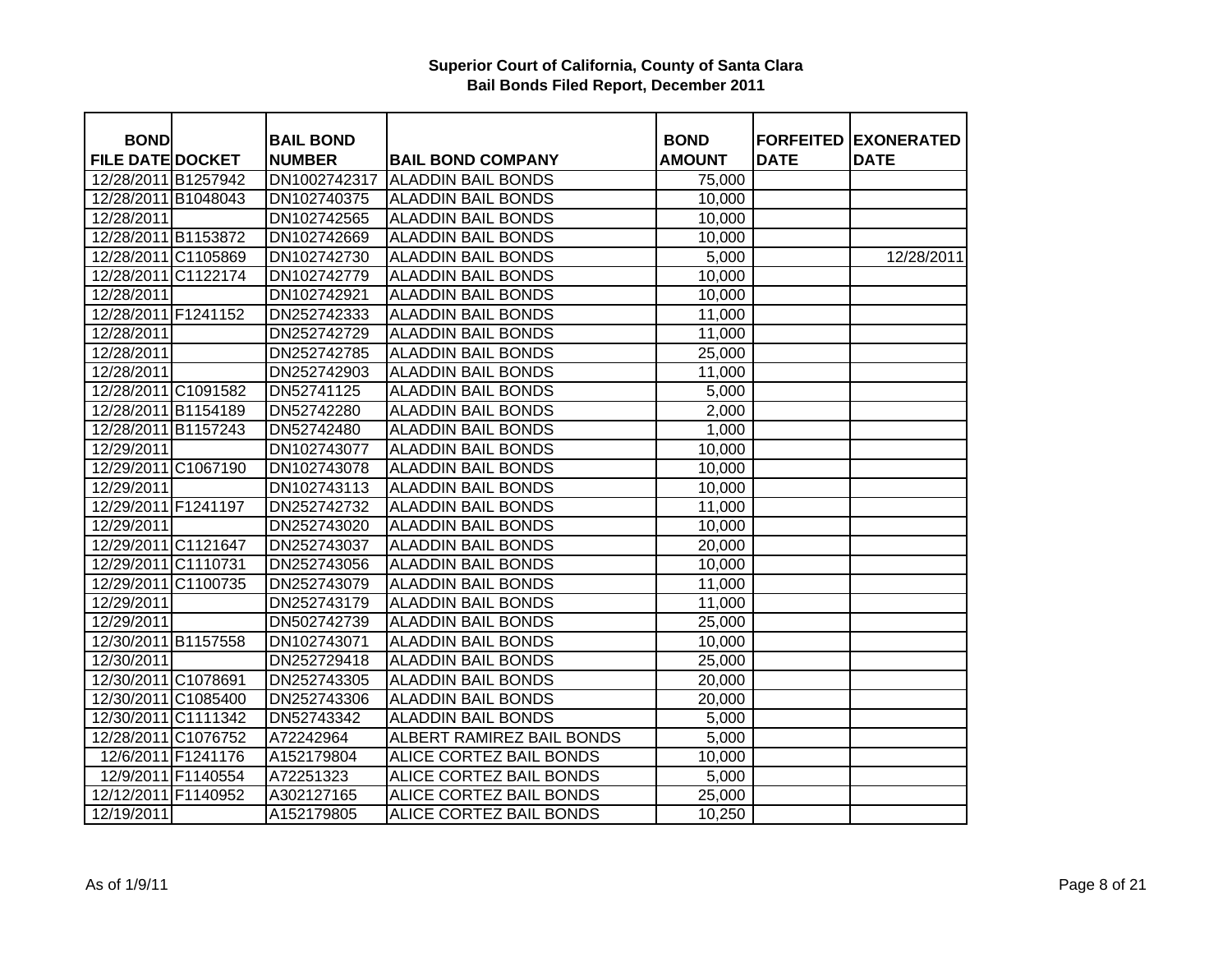| <b>BOND</b>             |                    | <b>BAIL BOND</b> |                                | <b>BOND</b>   |             | <b>FORFEITED EXONERATED</b> |
|-------------------------|--------------------|------------------|--------------------------------|---------------|-------------|-----------------------------|
| <b>FILE DATE DOCKET</b> |                    | <b>NUMBER</b>    | <b>BAIL BOND COMPANY</b>       | <b>AMOUNT</b> | <b>DATE</b> | <b>DATE</b>                 |
|                         | 12/1/2011 C1120594 |                  | 5271297536 ALL PRO BAIL BONDS  | 25,000        |             |                             |
|                         | 12/1/2011 C1119934 |                  | 5271297549 ALL PRO BAIL BONDS  | 25,000        |             |                             |
| 12/2/2011               |                    |                  | 5200067047 ALL PRO BAIL BONDS  | 110,000       |             |                             |
|                         | 12/2/2011 FF930706 |                  | 5271297507 ALL PRO BAIL BONDS  | 15,000        |             |                             |
|                         | 12/5/2011 F1140216 |                  | 5111744596 ALL PRO BAIL BONDS  | 6,000         |             |                             |
|                         | 12/5/2011 C1113714 |                  | 5271314468 ALL PRO BAIL BONDS  | 25,000        |             | 12/7/2011                   |
|                         | 12/6/2011 F1241175 |                  | 5105213769 ALL PRO BAIL BONDS  | 25,000        |             |                             |
|                         | 12/6/2011 F1140684 |                  | 5111730744 ALL PRO BAIL BONDS  | 10,000        |             |                             |
| 12/6/2011               |                    |                  | 5111744471 ALL PRO BAIL BONDS  | 11,000        |             |                             |
|                         | 12/6/2011 F1139320 |                  | 5111744497 ALL PRO BAIL BONDS  | 10,000        |             |                             |
|                         | 12/7/2011 C1121039 |                  | 5271243210 ALL PRO BAIL BONDS  | 20,000        |             |                             |
|                         | 12/7/2011 BB407774 |                  | 5271297523 ALL PRO BAIL BONDS  | 20,000        |             |                             |
|                         | 12/9/2011 C1122498 |                  | 5271314471 ALL PRO BAIL BONDS  | 20,000        | 1/3/2012    |                             |
|                         | 12/9/2011 C1119828 |                  | 5801143250 ALL PRO BAIL BONDS  | 2,000         |             |                             |
| 12/12/2011              |                    |                  | 5111757693 ALL PRO BAIL BONDS  | 10,000        |             |                             |
| 12/12/2011 B1157554     |                    |                  | 5550761130 ALL PRO BAIL BONDS  | 35,000        |             |                             |
| 12/13/2011              |                    |                  | 511174484 ALL PRO BAIL BONDS   | 10,000        |             |                             |
| 12/13/2011 C1121642     |                    |                  | 5550755326 ALL PRO BAIL BONDS  | 30,000        |             |                             |
| 12/14/2011 C1119980     |                    |                  | 5271314509 ALL PRO BAIL BONDS  | 25,000        |             |                             |
| 12/14/2011              |                    |                  | 5271314512 ALL PRO BAIL BONDS  | 16,000        |             |                             |
| 12/14/2011 F1140444     |                    |                  | 5550755339 ALL PRO BAIL BONDS  | 36,000        |             |                             |
| 12/15/2011              |                    |                  | 5111558085 ALL PRO BAIL BONDS  | 10,000        |             |                             |
| 12/15/2011 F1140979     |                    |                  | 5271314484 ALL PRO BAIL BONDS  | 25,000        |             |                             |
| 12/16/2011              |                    |                  | 55507656055 ALL PRO BAIL BONDS | 50,000        |             |                             |
| 12/19/2011 B1156798     |                    |                  | 5105195731 ALL PRO BAIL BONDS  | 75,000        |             |                             |
| 12/19/2011 B1157603     |                    |                  | 5111744525 ALL PRO BAIL BONDS  | 10,000        |             |                             |
| 12/19/2011 B1157487     |                    |                  | 5271314497 ALL PRO BAIL BONDS  | 25,000        |             |                             |
| 12/19/2011 C1112067     |                    |                  | 5271314525 ALL PRO BAIL BONDS  | 15,000        |             |                             |
| 12/19/2011 C1121732     |                    |                  | 5550780997 ALL PRO BAIL BONDS  | 50,000        |             |                             |
| 12/19/2011 C1116813     |                    |                  | 5550781019 ALL PRO BAIL BONDS  | 25,000        |             |                             |
| 12/19/2011 C1121519     |                    |                  | 5550781048 ALL PRO BAIL BONDS  | 50,000        |             |                             |
| 12/19/2011 F1140838     |                    |                  | 5801093045 ALL PRO BAIL BONDS  | 3,500         |             |                             |
| 12/19/2011              |                    |                  | 52711314538 ALL PRO BAIL BONDS | 15,000        |             |                             |
| 12/20/2011 B1157040     |                    |                  | 5111558100 ALL PRO BAIL BONDS  | 5,000         |             |                             |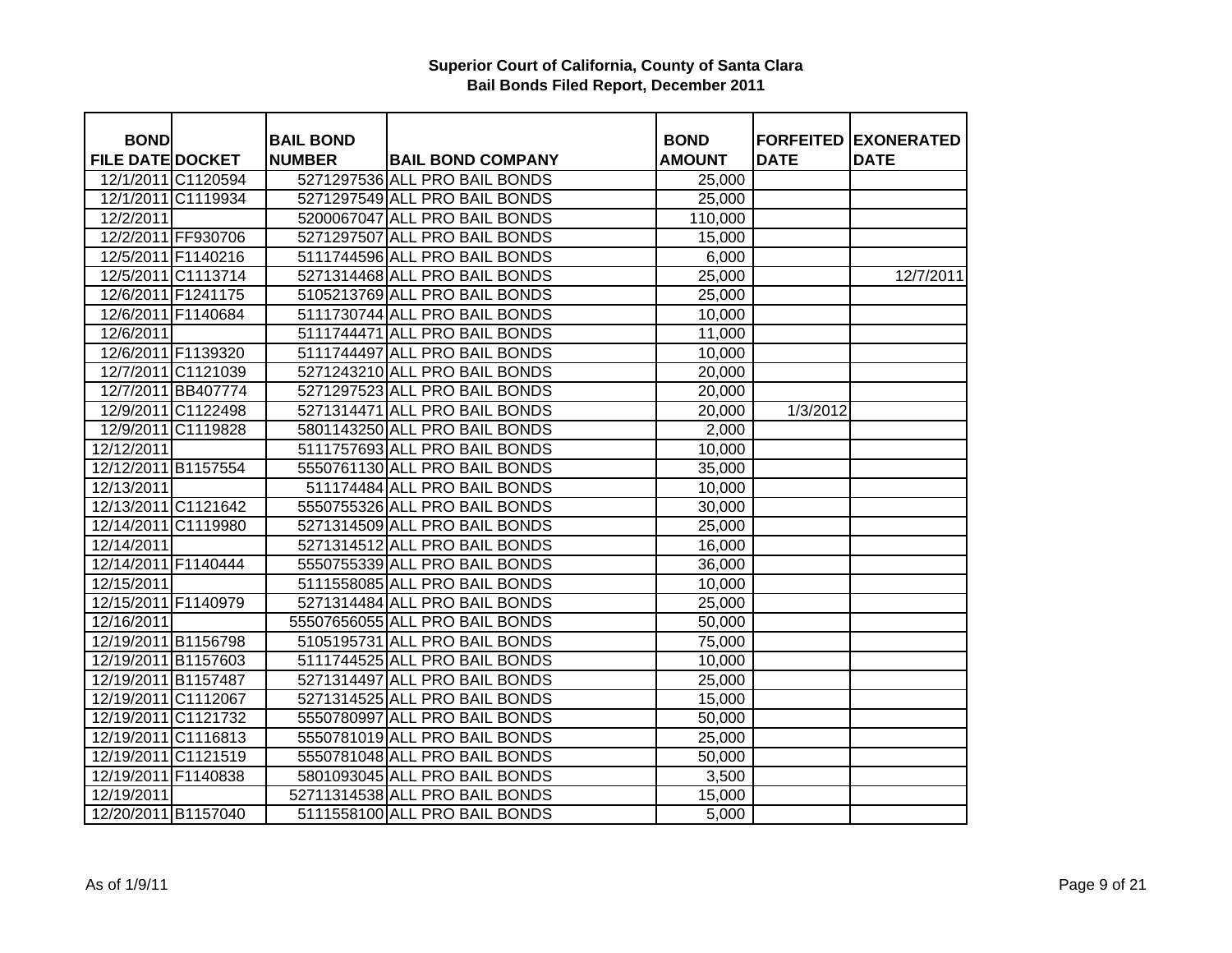| <b>BOND</b>             |                    | <b>BAIL BOND</b> |                                                           | <b>BOND</b>        |             | <b>FORFEITED EXONERATED</b> |
|-------------------------|--------------------|------------------|-----------------------------------------------------------|--------------------|-------------|-----------------------------|
| <b>FILE DATE DOCKET</b> |                    | <b>NUMBER</b>    | <b>BAIL BOND COMPANY</b><br>5801143276 ALL PRO BAIL BONDS | <b>AMOUNT</b>      | <b>DATE</b> | <b>DATE</b>                 |
| 12/20/2011 B1157107     |                    |                  |                                                           | 5,000              |             |                             |
| 12/21/2011 C1121713     |                    |                  | 5105211976 ALL PRO BAIL BONDS                             | 50,000             |             |                             |
| 12/21/2011 C1116790     |                    |                  | 5111680935 ALL PRO BAIL BONDS                             | 10,000             | 12/21/2011  |                             |
| 12/23/2011 C1122061     |                    |                  | 5271354114 ALL PRO BAIL BONDS                             | 25,000             |             |                             |
| 12/27/2011 B1157665     |                    |                  | 5111776517 ALL PRO BAIL BONDS                             | 10,000             |             |                             |
| 12/27/2011 F1140934     |                    |                  | 5111776520 ALL PRO BAIL BONDS                             | 11,000             |             |                             |
| 12/27/2011 F1241186     |                    |                  | 5111776533 ALL PRO BAIL BONDS                             | 10,000             |             |                             |
| 12/27/2011 F1141021     |                    |                  | 5200066420 ALL PRO BAIL BONDS                             | 110,000            |             |                             |
| 12/27/2011              |                    |                  | 5271354961 ALL PRO BAIL BONDS                             | 16,000             |             |                             |
| 12/27/2011 F1241186     |                    |                  | 5550755313 ALL PRO BAIL BONDS                             | 38,000             |             |                             |
| 12/27/2011 C1121102     |                    |                  | 5550761143 ALL PRO BAIL BONDS                             | 50,000             |             |                             |
| 12/27/2011              |                    |                  | 5550761156 ALL PRO BAIL BONDS                             | 25,000             |             |                             |
| 12/27/2011              |                    |                  | 5801143292 ALL PRO BAIL BONDS                             | 5,000              |             |                             |
| 12/27/2011              |                    |                  | 5801143304 ALL PRO BAIL BONDS                             | 5,000              |             |                             |
| 12/27/2011              |                    |                  | 5801143320 ALL PRO BAIL BONDS                             | 16,000             |             |                             |
| 12/28/2011 F1241180     |                    |                  | 5271354958 ALL PRO BAIL BONDS                             | 26,750             |             |                             |
| 12/28/2011              |                    |                  | 5550780984 ALL PRO BAIL BONDS                             | 16,000             |             |                             |
| 12/29/2011              |                    |                  | 5271356431 ALL PRO BAIL BONDS                             | 10,000             |             |                             |
| 12/29/2011 C1119815     |                    |                  | 5550780971 ALL PRO BAIL BONDS                             | 50,000             |             |                             |
| 12/27/2011              |                    | IS30K117669      | <b>AMIGO BAIL BONDS</b>                                   | 11,000             |             |                             |
| 12/27/2011              |                    | IS30K117670      | <b>AMIGO BAIL BONDS</b>                                   | 25,000             |             |                             |
| 12/27/2011              |                    | IS30K117671      | <b>AMIGO BAIL BONDS</b>                                   | 25,000             |             |                             |
| 12/28/2011 C1222929     |                    | IS50K69152       | <b>AMIGO BAIL BONDS</b>                                   | 40,000             |             |                             |
| 12/1/2011               |                    | T1050324617      | <b>BAD BOYS BAIL BONDS</b>                                | 10,000             |             |                             |
| 12/1/2011               |                    | T2550324638      | <b>BAD BOYS BAIL BONDS</b>                                | 16,000             |             |                             |
|                         | 12/1/2011 C1120264 | T5050324660      | <b>BAD BOYS BAIL BONDS</b>                                | 50,000             |             |                             |
|                         | 12/1/2011 C1117857 | T550325021       | <b>BAD BOYS BAIL BONDS</b>                                | $\overline{5,000}$ |             |                             |
|                         | 12/2/2011 C1119752 | T10050324673     | <b>BAD BOYS BAIL BONDS</b>                                | 75,000             |             |                             |
|                         | 12/2/2011 CC456013 | T10050324675     | <b>BAD BOYS BAIL BONDS</b>                                | 100,000            | 12/14/2011  |                             |
|                         | 12/2/2011 C1118794 | T550325020       | <b>BAD BOYS BAIL BONDS</b>                                | 5,000              |             |                             |
|                         | 12/5/2011 C1120946 | T10050324674     | <b>BAD BOYS BAIL BONDS</b>                                | 100,000            | 12/9/2011   |                             |
| 12/5/2011               |                    | T1050324510      | <b>BAD BOYS BAIL BONDS</b>                                | 10,000             |             |                             |
| 12/5/2011               |                    | T1050324623      | <b>BAD BOYS BAIL BONDS</b>                                | 10,000             |             |                             |
| 12/5/2011               |                    | T2550325071      | <b>BAD BOYS BAIL BONDS</b>                                | 25,000             |             | 1/3/2012                    |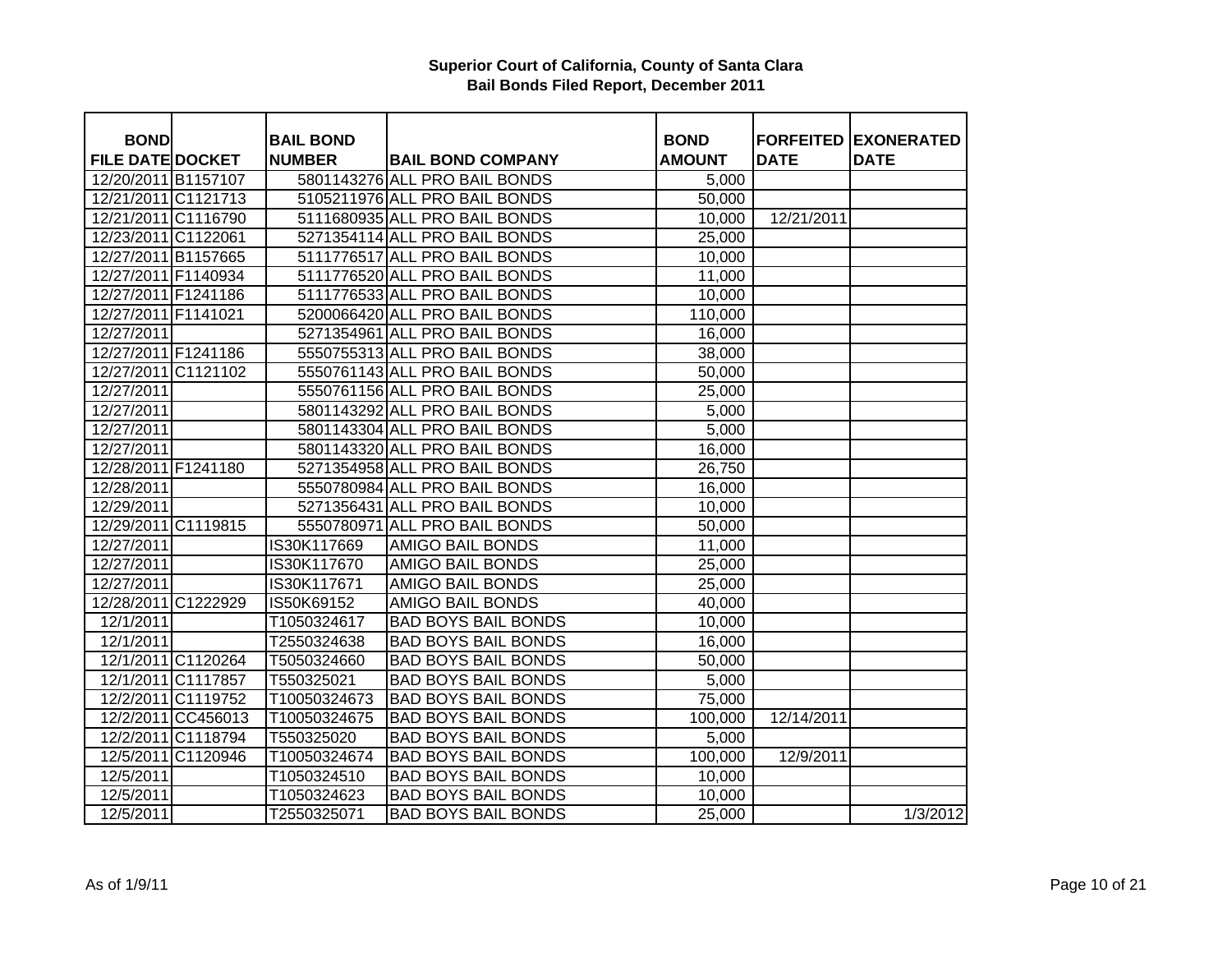| <b>BOND</b>             |                    | <b>BAIL BOND</b> |                            | <b>BOND</b>   |             | <b>FORFEITED EXONERATED</b> |
|-------------------------|--------------------|------------------|----------------------------|---------------|-------------|-----------------------------|
| <b>FILE DATE DOCKET</b> |                    | <b>NUMBER</b>    | <b>BAIL BOND COMPANY</b>   | <b>AMOUNT</b> | <b>DATE</b> | <b>DATE</b>                 |
|                         | 12/5/2011 C1121017 | T2550325323      | <b>BAD BOYS BAIL BONDS</b> | 25,000        |             |                             |
|                         | 12/5/2011 B1157827 | T5050325096      | <b>BAD BOYS BAIL BONDS</b> | 31,000        |             |                             |
|                         | 12/5/2011 C1121052 | T5050325356      | <b>BAD BOYS BAIL BONDS</b> | 50,000        |             |                             |
|                         | 12/5/2011 C1075937 | T550325277       | <b>BAD BOYS BAIL BONDS</b> | 5,000         |             |                             |
| 12/5/2011               |                    | T7550324542      | <b>BAD BOYS BAIL BONDS</b> | 70,000        |             | 1/3/2012                    |
|                         | 12/6/2011 B1157474 | T10050324676     | <b>BAD BOYS BAIL BONDS</b> | 60,000        |             |                             |
|                         | 12/6/2011 C1121167 | T2550325070      | <b>BAD BOYS BAIL BONDS</b> | 20,000        | 12/19/2011  |                             |
|                         | 12/6/2011 B1156886 | T2550325072      | <b>BAD BOYS BAIL BONDS</b> | 15,000        |             |                             |
| 12/6/2011               |                    | T2550325322      | <b>BAD BOYS BAIL BONDS</b> | 15,000        |             |                             |
|                         | 12/6/2011 C1117197 | T5050325357      | <b>BAD BOYS BAIL BONDS</b> | 50,000        |             |                             |
|                         | 12/7/2011 C1121019 | T1050324621      | <b>BAD BOYS BAIL BONDS</b> | 10,000        |             |                             |
| 12/7/2011               |                    | T2550325325      | <b>BAD BOYS BAIL BONDS</b> | 25,000        |             | 1/3/2012                    |
|                         | 12/7/2011 C1111789 | T550325278       | <b>BAD BOYS BAIL BONDS</b> | 1,500         |             |                             |
|                         | 12/7/2011 C1115507 | T550325279       | <b>BAD BOYS BAIL BONDS</b> | 5,000         |             |                             |
|                         | 12/8/2011 B1157674 | T2550325064      | <b>BAD BOYS BAIL BONDS</b> | 25,000        |             |                             |
| 12/8/2011               |                    | T2550325326      | <b>BAD BOYS BAIL BONDS</b> | 11,000        |             |                             |
|                         | 12/8/2011 C1121161 | T2550325327      | <b>BAD BOYS BAIL BONDS</b> | 25,000        |             |                             |
| 12/8/2011               |                    | T5050319798      | <b>BAD BOYS BAIL BONDS</b> | 30,000        |             |                             |
|                         | 12/8/2011 C1122056 | T550325280       | <b>BAD BOYS BAIL BONDS</b> | 5,000         | 1/3/2012    |                             |
|                         | 12/8/2011 C1121264 | T7550325578      | <b>BAD BOYS BAIL BONDS</b> | 52,000        |             |                             |
|                         | 12/8/2011 C1121204 | TIM50306756      | <b>BAD BOYS BAIL BONDS</b> | 160,000       |             |                             |
|                         | 12/9/2011 B1156808 | T10050315190     | <b>BAD BOYS BAIL BONDS</b> | 15,000        |             |                             |
| 12/9/2011               |                    | T1050325312      | <b>BAD BOYS BAIL BONDS</b> | 10,000        |             |                             |
| 12/12/2011 B1156725     |                    | T1050324622      | <b>BAD BOYS BAIL BONDS</b> | 5,000         |             |                             |
| 12/12/2011 B1157673     |                    | T2550325063      | <b>BAD BOYS BAIL BONDS</b> | 22,000        |             |                             |
| 12/12/2011 B1157475     |                    | T2550325066      | <b>BAD BOYS BAIL BONDS</b> | 25,000        |             |                             |
| 12/13/2011              |                    | T10050325380     | <b>BAD BOYS BAIL BONDS</b> | 75,000        |             |                             |
| 12/13/2011 C1121043     |                    | T10050325381     | <b>BAD BOYS BAIL BONDS</b> | 100,000       |             |                             |
| 12/13/2011 C1114811     |                    | T1050325316      | <b>BAD BOYS BAIL BONDS</b> | 10,000        |             |                             |
| 12/13/2011              |                    | T1050325319      | <b>BAD BOYS BAIL BONDS</b> | 10,000        |             |                             |
| 12/13/2011 E1007729     |                    | T2550324521      | <b>BAD BOYS BAIL BONDS</b> | 15,000        |             |                             |
| 12/13/2011 C1120051     |                    | T2550324522      | <b>BAD BOYS BAIL BONDS</b> | 20,000        |             |                             |
| 12/13/2011 C1122633     |                    | T2550324641      | <b>BAD BOYS BAIL BONDS</b> | 11,000        |             |                             |
| 12/13/2011 C1122789     |                    | T2550325549      | <b>BAD BOYS BAIL BONDS</b> | 11,000        |             |                             |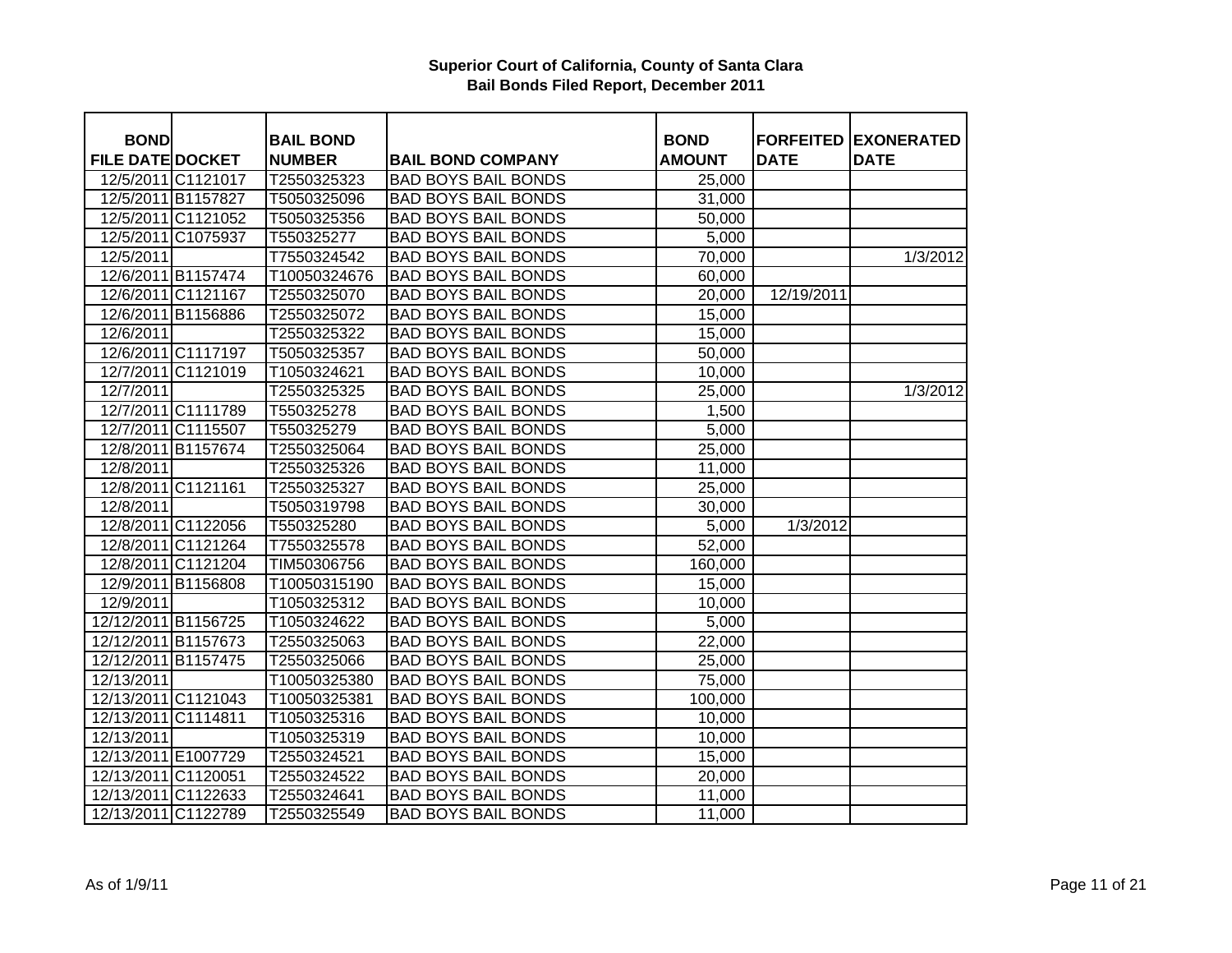| <b>BOND</b>             | <b>BAIL BOND</b> |                            | <b>BOND</b>   |             | <b>FORFEITED EXONERATED</b> |
|-------------------------|------------------|----------------------------|---------------|-------------|-----------------------------|
| <b>FILE DATE DOCKET</b> | <b>NUMBER</b>    | <b>BAIL BOND COMPANY</b>   | <b>AMOUNT</b> | <b>DATE</b> | <b>DATE</b>                 |
| 12/13/2011              | T2550325550      | <b>BAD BOYS BAIL BONDS</b> | 20,000        |             |                             |
| 12/13/2011 C1223045     | T2550325552      | <b>BAD BOYS BAIL BONDS</b> | 25,000        |             |                             |
| 12/13/2011              | T2550325553      | <b>BAD BOYS BAIL BONDS</b> | 25,000        |             |                             |
| 12/13/2011              | T5050325320      | <b>BAD BOYS BAIL BONDS</b> | 10,000        |             |                             |
| 12/13/2011 C1091361     | T550325016       | <b>BAD BOYS BAIL BONDS</b> | 5,000         |             |                             |
| 12/13/2011 C1120602     | T550325283       | <b>BAD BOYS BAIL BONDS</b> | 5,000         |             |                             |
| 12/14/2011 C1121261     | T10050320156     | <b>BAD BOYS BAIL BONDS</b> | 100,000       |             |                             |
| 12/14/2011              | T1050325310      | <b>BAD BOYS BAIL BONDS</b> | 10,000        |             |                             |
| 12/14/2011 B1157809     | T2550325551      | <b>BAD BOYS BAIL BONDS</b> | 25,000        |             |                             |
| 12/15/2011 F1138843     | T1050325314      | <b>BAD BOYS BAIL BONDS</b> | 6,000         |             |                             |
| 12/15/2011 C1119212     | T2550324640      | <b>BAD BOYS BAIL BONDS</b> | 15,000        |             |                             |
| 12/15/2011 C1120888     | T2550325547      | <b>BAD BOYS BAIL BONDS</b> | 25,000        |             |                             |
| 12/15/2011              | T2550325548      | <b>BAD BOYS BAIL BONDS</b> | 25,000        |             |                             |
| 12/15/2011              | T2550331057      | <b>BAD BOYS BAIL BONDS</b> | 10,000        |             |                             |
| 12/15/2011              | T2550331062      | <b>BAD BOYS BAIL BONDS</b> | 15,000        |             |                             |
| 12/15/2011 C1121113     | T5050324538      | <b>BAD BOYS BAIL BONDS</b> | 25,000        |             |                             |
| 12/16/2011 C1094588     | T2550331260      | <b>BAD BOYS BAIL BONDS</b> | 20,000        |             | 1/3/2012                    |
| 12/19/2011 B1157730     | T100050319976    | <b>BAD BOYS BAIL BONDS</b> | 70,000        |             |                             |
| 12/19/2011              | T1050325317      | <b>BAD BOYS BAIL BONDS</b> | 10,000        |             |                             |
| 12/19/2011              | T1050325321      | <b>BAD BOYS BAIL BONDS</b> | 10,000        |             |                             |
| 12/19/2011              | T1050331239      | <b>BAD BOYS BAIL BONDS</b> | 10,000        |             |                             |
| 12/19/2011              | T1050331241      | <b>BAD BOYS BAIL BONDS</b> | 10,000        |             |                             |
| 12/19/2011              | T2550331063      | <b>BAD BOYS BAIL BONDS</b> | 11,000        |             |                             |
| 12/19/2011              | T2550331261      | <b>BAD BOYS BAIL BONDS</b> | 15,000        |             |                             |
| 12/19/2011              | T2550331265      | <b>BAD BOYS BAIL BONDS</b> | 20,000        |             |                             |
| 12/19/2011              | T2550331268      | <b>BAD BOYS BAIL BONDS</b> | 15,000        |             |                             |
| 12/19/2011 B1157552     | T5050331077      | <b>BAD BOYS BAIL BONDS</b> | 25,000        |             |                             |
| 12/19/2011 C1121734     | T5050331296      | <b>BAD BOYS BAIL BONDS</b> | 50,000        |             |                             |
| 12/19/2011 C1121711     | T5050331297      | <b>BAD BOYS BAIL BONDS</b> | 35,000        |             |                             |
| 12/19/2011 B1157156     | T550325015       | <b>BAD BOYS BAIL BONDS</b> | 5,000         |             |                             |
| 12/20/2011              | T10050320155     | <b>BAD BOYS BAIL BONDS</b> | 100,000       |             |                             |
| 12/20/2011 C1121061     | T1050324624      | <b>BAD BOYS BAIL BONDS</b> | 10,000        |             |                             |
| 12/20/2011 F1241164     | T1050331240      | <b>BAD BOYS BAIL BONDS</b> | 10,000        |             |                             |
| 12/20/2011 C1122777     | T2550325069      | <b>BAD BOYS BAIL BONDS</b> | 20,000        |             |                             |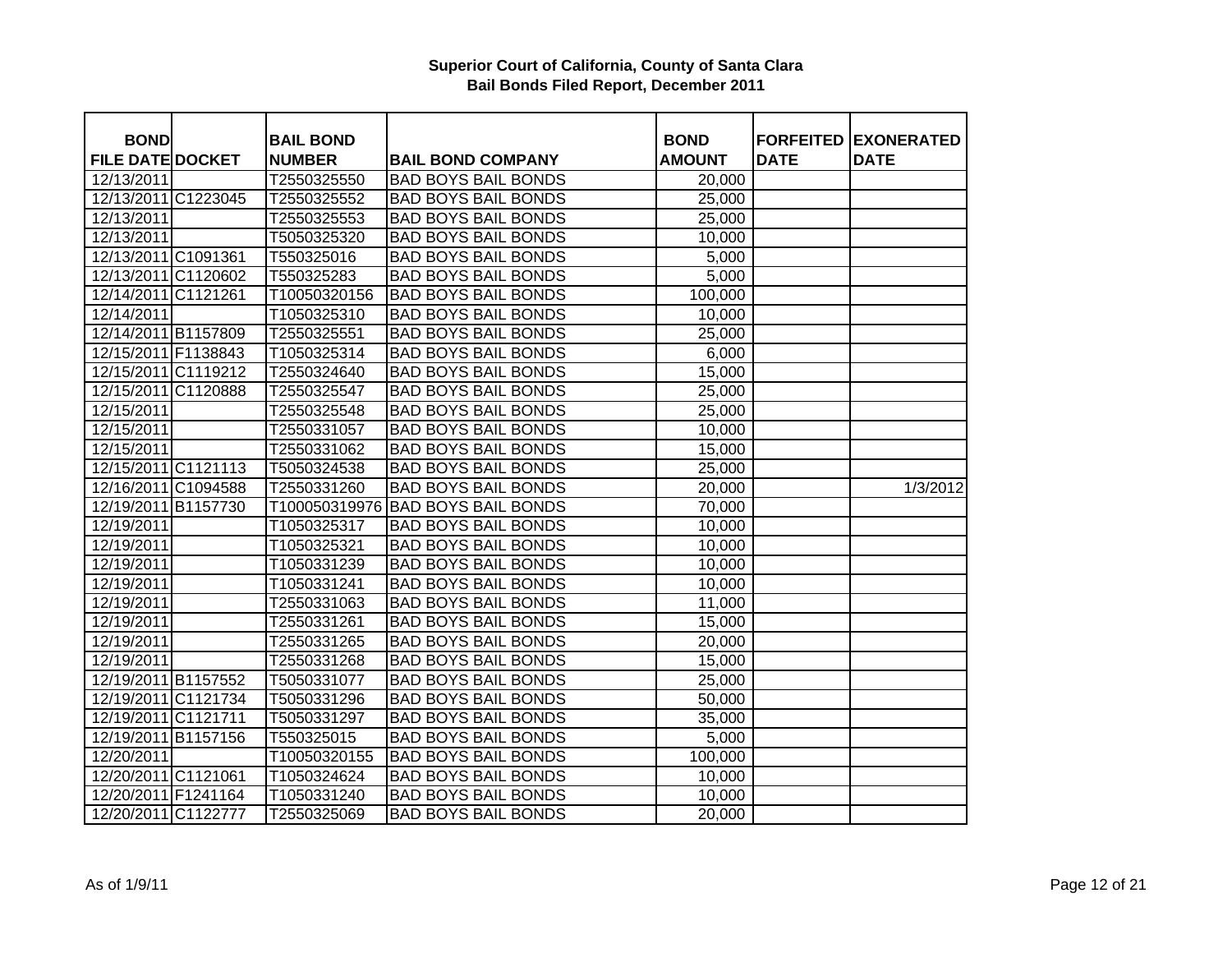| <b>BOND</b>             | <b>BAIL BOND</b> |                            | <b>BOND</b>   |             | <b>FORFEITED EXONERATED</b> |
|-------------------------|------------------|----------------------------|---------------|-------------|-----------------------------|
| <b>FILE DATE DOCKET</b> | <b>NUMBER</b>    | <b>BAIL BOND COMPANY</b>   | <b>AMOUNT</b> | <b>DATE</b> | <b>DATE</b>                 |
| 12/20/2011 C1122059     | T2550331262      | <b>BAD BOYS BAIL BONDS</b> | 20,000        |             |                             |
| 12/20/2011              | T2550331263      | <b>BAD BOYS BAIL BONDS</b> | 25,000        |             |                             |
| 12/20/2011 C1122061     | T2550331264      | <b>BAD BOYS BAIL BONDS</b> | 25,000        |             |                             |
| 12/20/2011              | T5050331399      | <b>BAD BOYS BAIL BONDS</b> | 15,000        |             |                             |
| 12/20/2011 B1152929     | T55032501        | <b>BAD BOYS BAIL BONDS</b> | 5,000         |             |                             |
| 12/21/2011 C1120645     | T5050331400      | <b>BAD BOYS BAIL BONDS</b> | 50,000        |             |                             |
| 12/21/2011              | T550324605       | <b>BAD BOYS BAIL BONDS</b> | 1,000         |             |                             |
| 12/21/2011              | T550331225       | <b>BAD BOYS BAIL BONDS</b> | 5,000         |             |                             |
| 12/22/2011 C1197465     | T1050331234      | <b>BAD BOYS BAIL BONDS</b> | 5,000         |             |                             |
| 12/22/2011 C1119335     | T1050331236      | <b>BAD BOYS BAIL BONDS</b> | 10,000        |             |                             |
| 12/23/2011              | T1050331035      | <b>BAD BOYS BAIL BONDS</b> | 10,000        |             |                             |
| 12/23/2011 C1121643     | T2550331385      | <b>BAD BOYS BAIL BONDS</b> | 25,000        |             |                             |
| 12/27/2011              | T1050325039      | <b>BAD BOYS BAIL BONDS</b> | 10,000        |             |                             |
| 12/27/2011              | T1050331036      | <b>BAD BOYS BAIL BONDS</b> | 10,000        |             |                             |
| 12/27/2011 C1114177     | T1050331039      | <b>BAD BOYS BAIL BONDS</b> | 10,000        |             |                             |
| 12/27/2011              | T1050331042      | <b>BAD BOYS BAIL BONDS</b> | 10,000        |             |                             |
| 12/27/2011              | T1050331045      | <b>BAD BOYS BAIL BONDS</b> | 8,000         |             |                             |
| 12/27/2011              | T1050331237      | <b>BAD BOYS BAIL BONDS</b> | 10,000        |             |                             |
| 12/27/2011 F1032512     | T2550331059      | <b>BAD BOYS BAIL BONDS</b> | 12,000        |             |                             |
| 12/27/2011 F1034709     | T2550331060      | <b>BAD BOYS BAIL BONDS</b> | 12,000        |             |                             |
| 12/27/2011              | T2550331388      | <b>BAD BOYS BAIL BONDS</b> | 25,000        |             |                             |
| 12/27/2011              | T2550331391      | <b>BAD BOYS BAIL BONDS</b> | 11,000        |             |                             |
| 12/27/2011              | T2550331571      | <b>BAD BOYS BAIL BONDS</b> | 11,000        |             |                             |
| 12/27/2011 B1157822     | T5050331402      | <b>BAD BOYS BAIL BONDS</b> | 35,000        |             |                             |
| 12/27/2011 B1157830     | T5050331403      | <b>BAD BOYS BAIL BONDS</b> | 50,000        |             |                             |
| 12/27/2011              | T550331352       | <b>BAD BOYS BAIL BONDS</b> | 5,000         |             |                             |
| 12/27/2011 C1120379     | T550331353       | <b>BAD BOYS BAIL BONDS</b> | 5,000         |             |                             |
| 12/27/2011 C1121528     | T7550331621      | <b>BAD BOYS BAIL BONDS</b> | 35,000        |             |                             |
| 12/28/2011 C1121945     | T10050324390     | <b>BAD BOYS BAIL BONDS</b> | 100,000       | 1/3/2012    |                             |
| 12/28/2011              | T1050325036      | <b>BAD BOYS BAIL BONDS</b> | 10,000        |             |                             |
| 12/28/2011 C1122653     | T1050325038      | <b>BAD BOYS BAIL BONDS</b> | 10,000        |             |                             |
| 12/28/2011 B1156519     | T1050331037      | <b>BAD BOYS BAIL BONDS</b> | 10,000        |             |                             |
| 12/28/2011 C1120919     | T1050331233      | <b>BAD BOYS BAIL BONDS</b> | 7,500         |             |                             |
| 12/28/2011 F1241181     | T2550331389      | <b>BAD BOYS BAIL BONDS</b> | 25,000        |             |                             |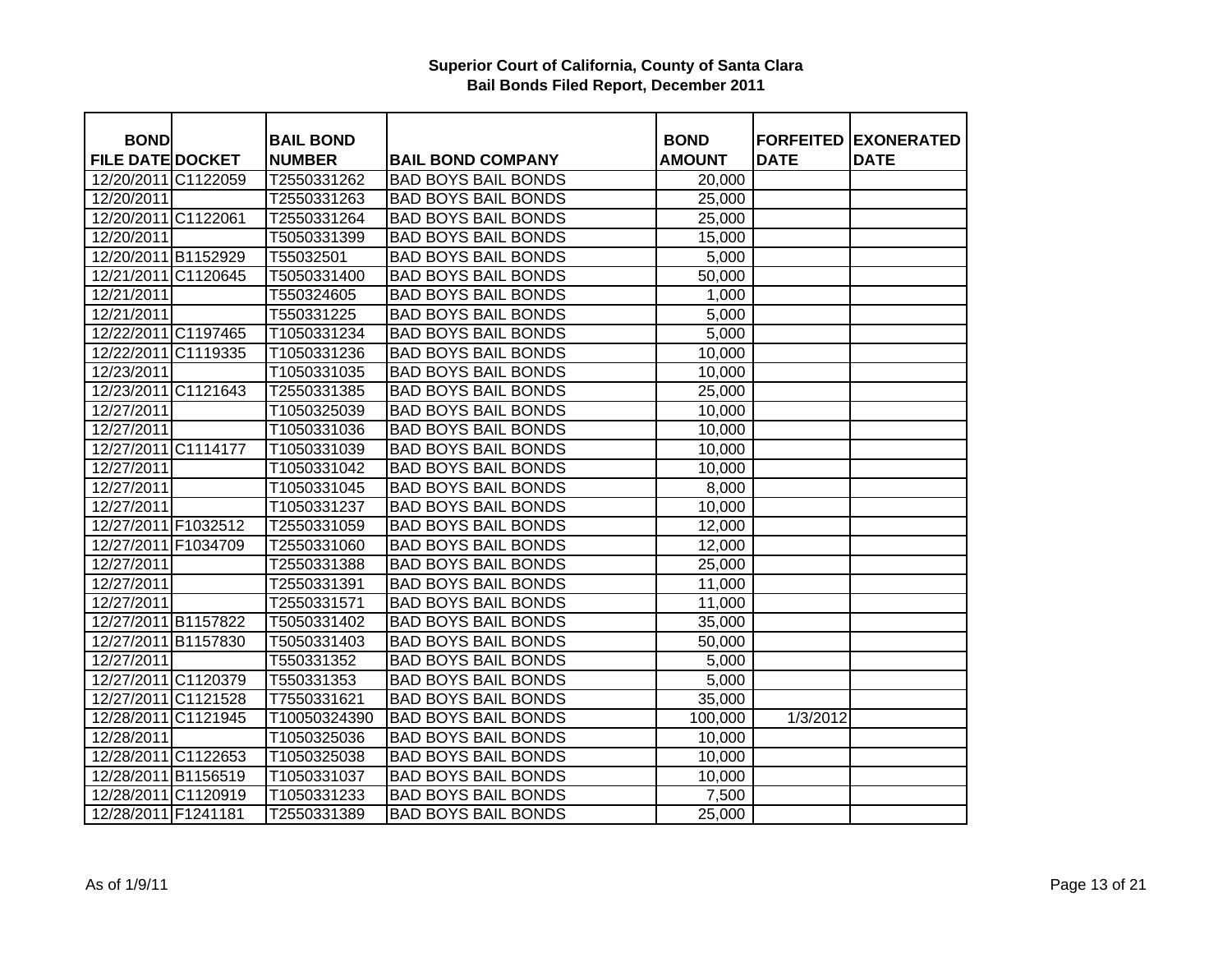| <b>BOND</b>             |                    | <b>BAIL BOND</b> |                                | <b>BOND</b>   |             | <b>FORFEITED EXONERATED</b> |
|-------------------------|--------------------|------------------|--------------------------------|---------------|-------------|-----------------------------|
| <b>FILE DATE DOCKET</b> |                    | <b>NUMBER</b>    | <b>BAIL BOND COMPANY</b>       | <b>AMOUNT</b> | <b>DATE</b> | <b>DATE</b>                 |
| 12/28/2011              |                    | T2550331570      | <b>BAD BOYS BAIL BONDS</b>     | 25,000        |             |                             |
| 12/28/2011              |                    | T2550331574      | <b>BAD BOYS BAIL BONDS</b>     | 10,000        |             |                             |
| 12/28/2011 C1122348     |                    | T5050319796      | <b>BAD BOYS BAIL BONDS</b>     | 50,000        |             |                             |
| 12/28/2011              |                    | T550331223       | <b>BAD BOYS BAIL BONDS</b>     | 1,000         |             |                             |
| 12/29/2011 C1120590     |                    | T1050331040      | <b>BAD BOYS BAIL BONDS</b>     | 5,000         |             |                             |
| 12/29/2011 C1121238     |                    | T2550331386      | <b>BAD BOYS BAIL BONDS</b>     | 15,000        |             |                             |
| 12/30/2011 B1156955     |                    | T10050324391     | <b>BAD BOYS BAIL BONDS</b>     | 100,000       |             |                             |
|                         | 12/1/2011 C1117902 | FCS50850061      | <b>BAIL HOTLINE BAIL BONDS</b> | 5,000         |             | 12/27/2011                  |
|                         | 12/2/2011 C1091649 | FCS10862631      | <b>BAIL HOTLINE BAIL BONDS</b> | 10,000        |             |                             |
|                         | 12/5/2011 C1119809 | FCS25865765      | <b>BAIL HOTLINE BAIL BONDS</b> | 20,000        |             |                             |
|                         | 12/6/2011 C1103725 | FCS10871825      | <b>BAIL HOTLINE BAIL BONDS</b> | 7,000         |             |                             |
|                         | 12/7/2011 C1121157 | FCS10862629      | <b>BAIL HOTLINE BAIL BONDS</b> | 5,000         |             |                             |
|                         | 12/7/2011 C1118812 | FCS10862630      | <b>BAIL HOTLINE BAIL BONDS</b> | 5,000         |             | 12/8/2011                   |
|                         | 12/8/2011 C1120723 | FCS25865770      | <b>BAIL HOTLINE BAIL BONDS</b> | 25,000        |             |                             |
| 12/9/2011 F1140944      |                    | FCS25862741      | <b>BAIL HOTLINE BAIL BONDS</b> | 11,000        | 12/20/2011  |                             |
| 12/12/2011 BB834649     |                    | FCS10871827      | <b>BAIL HOTLINE BAIL BONDS</b> | 5,000         |             |                             |
| 12/12/2011 B1156635     |                    | FCS10871828      | <b>BAIL HOTLINE BAIL BONDS</b> | 2,000         |             |                             |
| 12/13/2011 C1119326     |                    | FCS10871822      | <b>BAIL HOTLINE BAIL BONDS</b> | 5,000         |             |                             |
| 12/13/2011 C1121303     |                    | FCS25762735      | <b>BAIL HOTLINE BAIL BONDS</b> | 25,000        |             |                             |
| 12/13/2011 CC582462     |                    | FCS25862736      | <b>BAIL HOTLINE BAIL BONDS</b> | 20,000        |             |                             |
| 12/13/2011 C1121303     |                    | FCS25872584      | <b>BAIL HOTLINE BAIL BONDS</b> | 20,000        |             |                             |
| 12/13/2011 C1119803     |                    | FCS50865867      | <b>BAIL HOTLINE BAIL BONDS</b> | 50,000        |             |                             |
| 12/14/2011 F1138012     |                    | FCS10891823      | <b>BAIL HOTLINE BAIL BONDS</b> | 5,000         |             |                             |
| 12/14/2011              |                    | FCS25862739      | <b>BAIL HOTLINE BAIL BONDS</b> | 20,000        |             |                             |
| 12/15/2011 C1103307     |                    | FCS50865873      | <b>BAIL HOTLINE BAIL BONDS</b> | 50,000        |             |                             |
| 12/16/2011 B1157076     |                    | FCS10871824      | <b>BAIL HOTLINE BAIL BONDS</b> | 2,000         |             |                             |
| 12/19/2011 B1157587     |                    | FCS100814232     | <b>BAIL HOTLINE BAIL BONDS</b> | 100,000       |             |                             |
| 12/19/2011 C1121961     |                    | FCS100814234     | <b>BAIL HOTLINE BAIL BONDS</b> | 100,000       |             |                             |
| 12/19/2011 C1223024     |                    | FCS10879853      | <b>BAIL HOTLINE BAIL BONDS</b> | 10,000        |             |                             |
| 12/19/2011 C1094114     |                    | FCS10879857      | <b>BAIL HOTLINE BAIL BONDS</b> | 10,000        |             |                             |
| 12/19/2011              |                    | FCS25862732      | <b>BAIL HOTLINE BAIL BONDS</b> | 11,000        |             |                             |
| 12/19/2011 C1121418     |                    | FCS25872599      | <b>BAIL HOTLINE BAIL BONDS</b> | 15,000        |             |                             |
| 12/19/2011 C1120183     |                    | FCS50872202      | <b>BAIL HOTLINE BAIL BONDS</b> | 50,000        |             |                             |
| 12/20/2011 CC899318     |                    | FCS25872589      | <b>BAIL HOTLINE BAIL BONDS</b> | 20,000        |             |                             |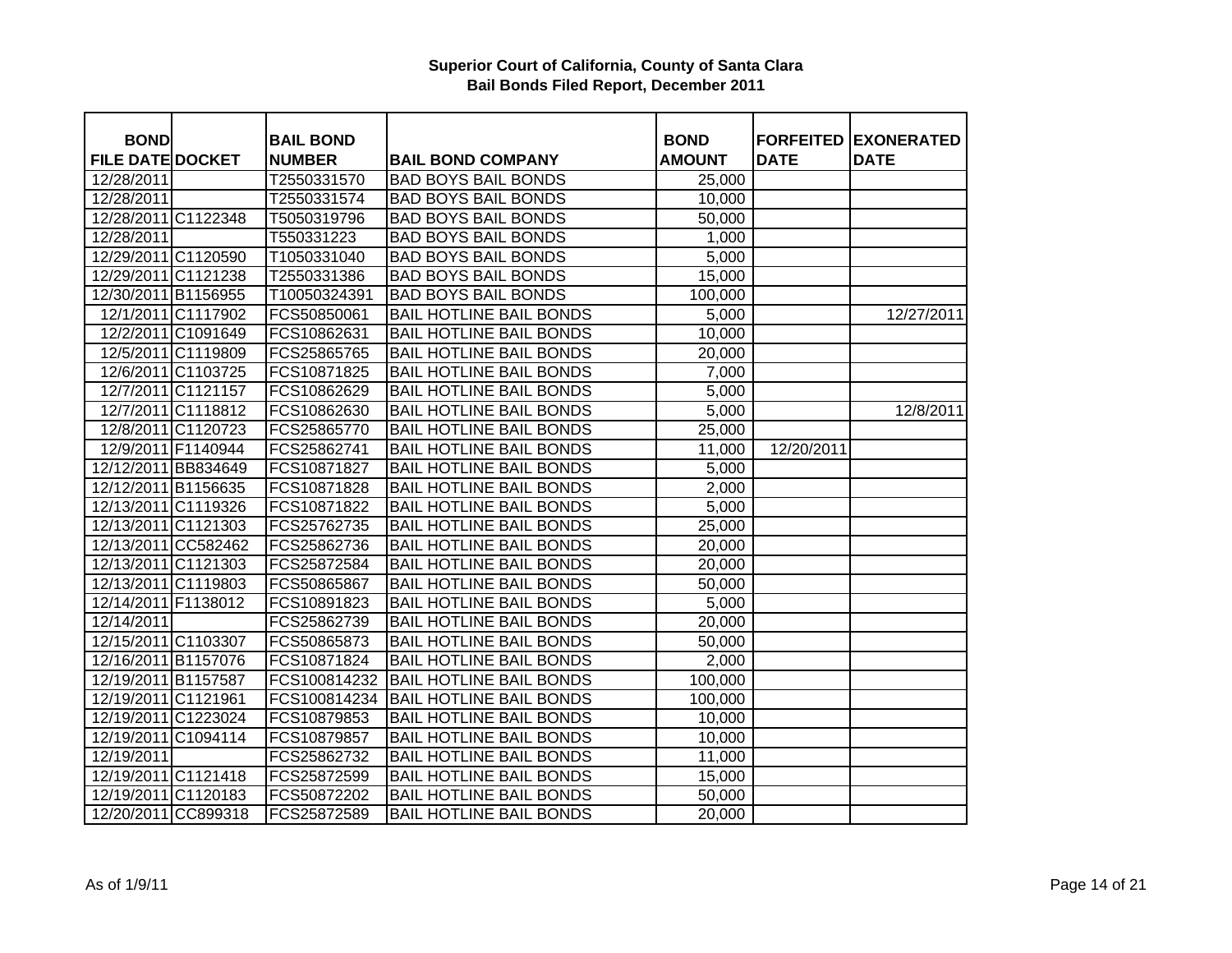| <b>BOND</b>             |                    | <b>BAIL BOND</b> |                                     | <b>BOND</b>   | <b>FORFEITED</b> | <b>EXONERATED</b> |
|-------------------------|--------------------|------------------|-------------------------------------|---------------|------------------|-------------------|
| <b>FILE DATE DOCKET</b> |                    | <b>NUMBER</b>    | <b>BAIL BOND COMPANY</b>            | <b>AMOUNT</b> | <b>DATE</b>      | <b>DATE</b>       |
| 12/20/2011 F1138010     |                    | FCS25872591      | <b>BAIL HOTLINE BAIL BONDS</b>      | 25,000        |                  | 1/4/2012          |
| 12/20/2011 B1157816     |                    | FCS25879645      | <b>BAIL HOTLINE BAIL BONDS</b>      | 11,000        |                  | 1/3/2012          |
| 12/21/2011 C1120058     |                    | FCS10879848      | <b>BAIL HOTLINE BAIL BONDS</b>      | 10,000        |                  |                   |
| 12/21/2011 C1114109     |                    | FCS50865870      | <b>BAIL HOTLINE BAIL BONDS</b>      | 50,000        |                  |                   |
| 12/23/2011 C1105244     |                    | FCS10872514      | <b>BAIL HOTLINE BAIL BONDS</b>      | 5,000         | 12/23/2011       |                   |
| 12/23/2011 C1122060     |                    | FCS10872515      | <b>BAIL HOTLINE BAIL BONDS</b>      | 1,000         |                  |                   |
| 12/23/2011 C1120920     |                    | FCS10879850      | <b>BAIL HOTLINE BAIL BONDS</b>      | 10,000        |                  |                   |
| 12/27/2011              |                    | FCS10885711      | <b>BAIL HOTLINE BAIL BONDS</b>      | 6,000         |                  |                   |
| 12/27/2011              |                    | FCS25879642      | <b>BAIL HOTLINE BAIL BONDS</b>      | 15,000        |                  |                   |
| 12/28/2011              |                    | FCS10885703      | <b>BAIL HOTLINE BAIL BONDS</b>      | 10,000        |                  |                   |
| 12/28/2011 F1140244     |                    | FCS50872204      | <b>BAIL HOTLINE BAIL BONDS</b>      | 50,000        |                  |                   |
| 12/29/2011              |                    | FCS25879649      | <b>BAIL HOTLINE BAIL BONDS</b>      | 20,000        |                  |                   |
|                         | 12/5/2011 F1138666 | IS6K521342       | <b>BAIL HOUSE BAIL BONDS</b>        | 5,000         |                  |                   |
| 12/27/2011              |                    | AS15356421       | <b>BAIL MAN BAIL BONDS</b>          | 11,000        |                  |                   |
|                         | 12/1/2011 C1119994 | S99901637776     | <b>BIG LEE BAIL BONDS</b>           | 250,000       |                  |                   |
|                         | 12/8/2011 C1119355 | S0501732987      | <b>BIG LEE BAIL BONDS</b>           | 5,000         |                  |                   |
| 12/19/2011 C1119103     |                    | S2501776283      | <b>BIG LEE BAIL BONDS</b>           | 12,000        |                  |                   |
| 12/19/2011 C1122821     |                    | S2501776930      | <b>BIG LEE BAIL BONDS</b>           | 25,000        |                  |                   |
| 12/27/2011              |                    | S1001779551      | <b>BIG LEE BAIL BONDS</b>           | 10,000        |                  |                   |
| 12/5/2011               |                    |                  | 5550764368 BODYGUARD BAIL BONDS     | 12,000        |                  |                   |
| 12/13/2011              |                    |                  | 5271344612 BODYGUARD BAIL BONDS     | 10,000        |                  |                   |
| 12/15/2011 C1120062     |                    |                  | 5801072606 BODYGUARD BAIL BONDS     | 5,000         |                  |                   |
| 12/19/2011 C1121044     |                    |                  | 5200065564 BODYGUARD BAIL BONDS     | 40,000        |                  |                   |
| 12/20/2011 C1118797     |                    |                  | 5111741694 BODYGUARD BAIL BONDS     | 10,000        |                  |                   |
|                         | 12/7/2011 C1115958 | IS50K67183       | BUFFY SPARACINO BAIL BONDS          | 5,000         |                  |                   |
|                         | 12/7/2011 C1115958 | IS50K67184       | BUFFY SPARACINO BAIL BONDS          | 5,000         |                  |                   |
|                         | 12/8/2011 C1109712 | IS100K29814      | BUFFY SPARACINO BAIL BONDS          | 60,000        |                  |                   |
| 12/13/2011 C1121173     |                    | IS50K67185       | <b>BUFFY SPARACINO BAIL BONDS</b>   | 1,000         | 12/20/2011       |                   |
| 12/22/2011 B1156990     |                    | IS50K68117       | <b>BUFFY SPARACINO BAIL BONDS</b>   | 5,000         |                  |                   |
| 12/19/2011              |                    |                  | 5271340643 DANIEL CHAVEZ BAIL BONDS | 20,000        |                  |                   |
| 12/14/2011 C1109045     |                    | AS50156144       | <b>DIAZ BROS BAIL BONDS</b>         | 40,000        |                  |                   |
| 12/13/2011 C1113504     |                    | 2011AA053518     | <b>DISCREET BAIL BONDS</b>          | 1,000         |                  |                   |
| 12/13/2011              |                    | 2011BB030951     | <b>DISCREET BAIL BONDS</b>          | 10,000        |                  |                   |
| 12/1/2011               |                    | 2011BB027923     | <b>ED MUMBERT BAIL BONDS</b>        | 10,000        |                  |                   |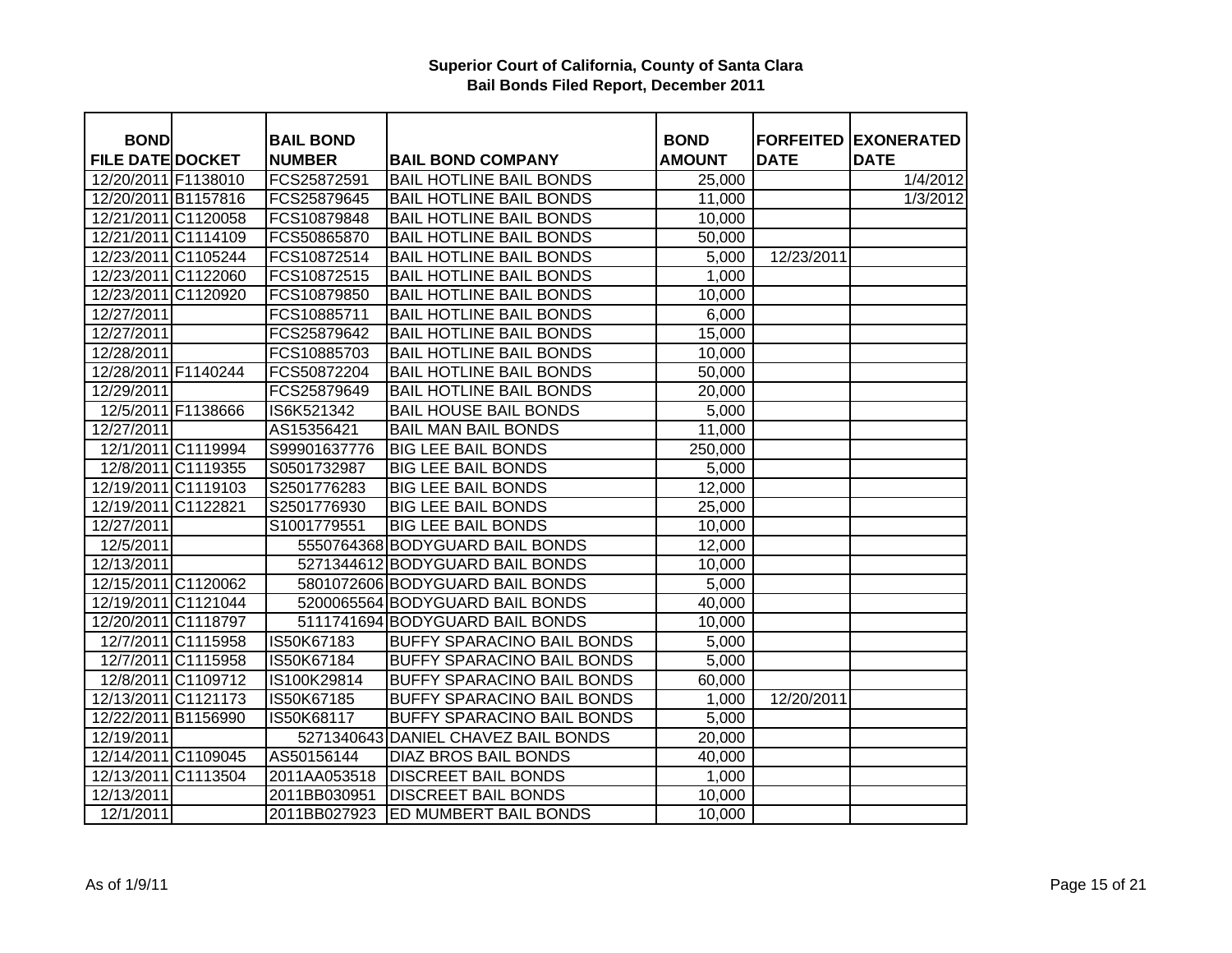| <b>BOND</b>             |                    | <b>BAIL BOND</b> |                                     | <b>BOND</b>   |             | <b>FORFEITED EXONERATED</b> |
|-------------------------|--------------------|------------------|-------------------------------------|---------------|-------------|-----------------------------|
| <b>FILE DATE DOCKET</b> |                    | <b>NUMBER</b>    | <b>BAIL BOND COMPANY</b>            | <b>AMOUNT</b> | <b>DATE</b> | <b>DATE</b>                 |
| 12/5/2011               |                    | 2011DD007244     | <b>ED MUMBERT BAIL BONDS</b>        | 25,000        |             | 1/3/2012                    |
| 12/5/2011               |                    |                  | 2011EE005653 ED MUMBERT BAIL BONDS  | 100,000       |             |                             |
|                         | 12/9/2011 CC960637 | 2011AA058128     | <b>ED MUMBERT BAIL BONDS</b>        | 5,000         |             |                             |
| 12/13/2011              |                    | 2011AA100962     | ED MUMBERT BAIL BONDS               | 5,250         |             |                             |
| 12/14/2011 B1157731     |                    | 2011CC023309     | <b>ED MUMBERT BAIL BONDS</b>        | 25,000        |             |                             |
| 12/21/2011 F1141003     |                    | 2011CC023308     | <b>ED MUMBERT BAIL BONDS</b>        | 15,000        |             |                             |
| 12/29/2011              |                    |                  | 2011BB032024 ED MUMBERT BAIL BONDS  | 10,000        |             |                             |
|                         | 12/7/2011 F1138943 |                  | 5550763530 EIGHT BALL BAIL BONDS    | 5,000         |             |                             |
|                         | 12/7/2011 C1118077 |                  | 5801026063 EIGHT BALL BAIL BONDS    | 5,000         |             |                             |
|                         | 12/9/2011 F1140075 |                  | 5801035021 EIGHT BALL BAIL BONDS    | 5,000         |             |                             |
| 12/13/2011              |                    |                  | 5550739797 EIGHT BALL BAIL BONDS    | 50,000        |             |                             |
| 12/14/2011 FF928505     |                    |                  | 5111764040 EIGHT BALL BAIL BONDS    | 6,000         |             |                             |
| 12/22/2011 C1114470     |                    |                  | 5271361967 GARCIA FAMILY BAIL BONDS | 20,000        |             |                             |
|                         | 12/2/2011 C1121004 |                  | 5105185846 JAKE'S BAIL BONDS        | 65,000        |             | 12/15/2011                  |
|                         | 12/7/2011 C1122055 |                  | 5105207278 JAKE'S BAIL BONDS        | 31,000        |             |                             |
|                         | 12/7/2011 C1120330 |                  | 5105207281 JAKE'S BAIL BONDS        | 5,000         |             |                             |
| 12/12/2011 B1157372     |                    |                  | 5200045292 JAKE'S BAIL BONDS        | 100,000       |             |                             |
| 12/15/2011              |                    |                  | 5271349183 JAKE'S BAIL BONDS        | 20,000        |             |                             |
| 12/22/2011 C1104355     |                    |                  | 5271349196 JAKE'S BAIL BONDS        | 15,000        |             |                             |
| 12/27/2011 C1106311     |                    |                  | 5111736746 JAKE'S BAIL BONDS        | 10,000        |             |                             |
| 12/30/2011 C1122704     |                    |                  | 5111681297 JAKE'S BAIL BONDS        | 10,000        |             |                             |
|                         | 12/8/2011 FF828100 | U1020363754      | JOSE A. GONZALEZ BAIL BONDS         | 5,000         |             |                             |
|                         | 12/8/2011 FF928845 | U520368454       | JOSE A. GONZALEZ BAIL BONDS         | 4,000         |             |                             |
| 12/16/2011 C1121824     |                    |                  | 50501787572 KEITH CARTER BAIL BONDS | 5,000         |             |                             |
| 12/16/2011 B1154082     |                    |                  | 50501787573 KEITH CARTER BAIL BONDS | 5,000         |             |                             |
| 12/13/2011 C1121184     |                    | S10001748261     | <b>KELLY'S BAIL BONDS</b>           | 100,000       |             |                             |
| 12/19/2011              |                    | S1001740860      | <b>KELLY'S BAIL BONDS</b>           | 6,000         |             |                             |
| 12/22/2011 C1115944     |                    |                  | 5550781134 KELLY'S BAIL BONDS       | 30,000        |             |                             |
|                         | 12/8/2011 CC803047 | S2501705206      | <b>LATINO BAIL BONDS</b>            | 15,000        |             |                             |
| 12/12/2011              |                    |                  | 50501735225 LATINO BAIL BONDS       | 1,250         |             |                             |
| 12/15/2011 C1103568     |                    | S1001701718      | <b>LATINO BAIL BONDS</b>            | 10,000        |             |                             |
| 12/19/2011 C1121640     |                    | S5001709640      | <b>LATINO BAIL BONDS</b>            | 50,000        |             |                             |
|                         | 12/2/2011 C1120262 |                  | 5105209230 LE BAIL BONDS            | 100,000       |             |                             |
| 12/2/2011               |                    |                  | 5111737996 LE BAIL BONDS            | 10,000        |             |                             |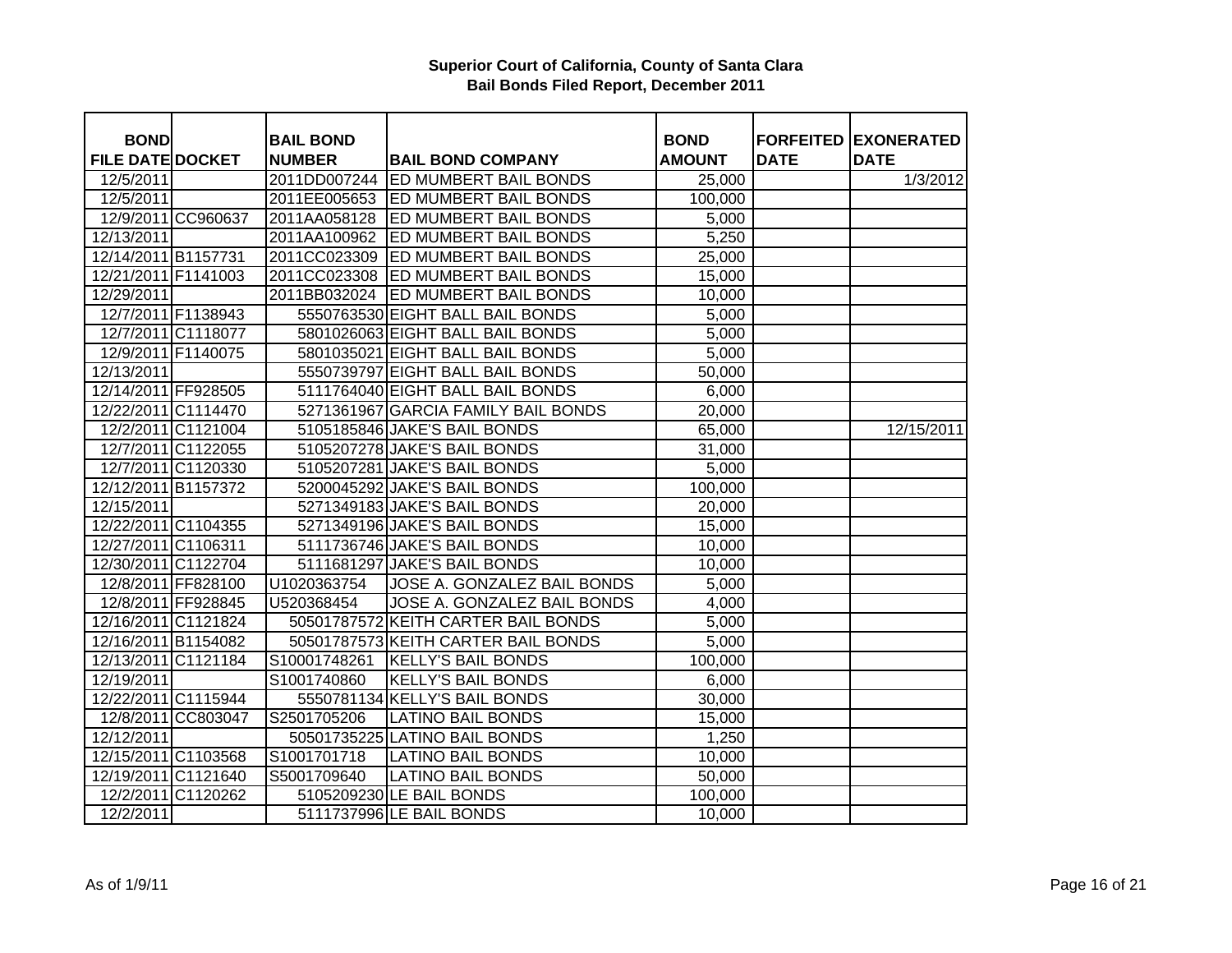| <b>BOND</b>             |                    | <b>BAIL BOND</b> |                            | <b>BOND</b>   |             | <b>FORFEITED EXONERATED</b> |
|-------------------------|--------------------|------------------|----------------------------|---------------|-------------|-----------------------------|
| <b>FILE DATE DOCKET</b> |                    | <b>NUMBER</b>    | <b>BAIL BOND COMPANY</b>   | <b>AMOUNT</b> | <b>DATE</b> | <b>DATE</b>                 |
| 12/5/2011               |                    |                  | 5271230353 LE BAIL BONDS   | 25,000        |             | 12/30/2011                  |
|                         | 12/5/2011 C1122490 |                  | 5271255927 LE BAIL BONDS   | 15,000        |             |                             |
|                         | 12/5/2011 C1121275 |                  | 5271308711 LE BAIL BONDS   | 10,000        |             |                             |
|                         | 12/5/2011 C1121659 |                  | 5550762562 LE BAIL BONDS   | 41,000        |             |                             |
|                         | 12/5/2011 C1121659 |                  | 5550762575 LE BAIL BONDS   | 51,000        |             |                             |
|                         | 12/6/2011 C1119977 |                  | 5550762588 LE BAIL BONDS   | 50,000        |             |                             |
|                         | 12/8/2011 C1108925 |                  | 5105250229 LE BAIL BONDS   | 100,000       |             |                             |
|                         | 12/8/2011 C1116196 |                  | 5111765175 LE BAIL BONDS   | 5,000         |             |                             |
| 12/8/2011               |                    |                  | 5200066181 LE BAIL BONDS   | 100,000       |             |                             |
| 12/8/2011               |                    |                  | 5550762591 LE BAIL BONDS   | 25,000        |             | 1/4/2012                    |
| 12/9/2011               |                    |                  | 5111722738 LE BAIL BONDS   | 10,000        |             |                             |
| 12/13/2011 C1114067     |                    |                  | 5271341666 LE BAIL BONDS   | 10,000        |             |                             |
| 12/14/2011              |                    |                  | 5111722741 LE BAIL BONDS   | 10,000        |             |                             |
| 12/14/2011              |                    |                  | 5271341679 LE BAIL BONDS   | 10,000        |             |                             |
| 12/14/2011 C1117161     |                    |                  | 5550775742 LE BAIL BONDS   | 50,000        |             |                             |
| 12/19/2011 CC827764     |                    |                  | 5550781105 LE BAIL BONDS   | 50,000        |             | 1/4/2012                    |
| 12/21/2011 C1068010     |                    |                  | 5271341682 LE BAIL BONDS   | 25,000        |             |                             |
| 12/21/2011 C1120514     |                    |                  | 5550781121 LE BAIL BONDS   | 30,000        |             | 12/27/2011                  |
| 12/27/2011 C1122392     |                    |                  | 5271341637 LE BAIL BONDS   | 15,000        |             | 12/29/2011                  |
| 12/27/2011              |                    |                  | 5271371906 LE BAIL BONDS   | 15,000        |             |                             |
| 12/27/2011 C1122506     |                    |                  | 5550775739 LE BAIL BONDS   | 50,000        |             |                             |
| 12/29/2011              |                    |                  | 5111776687 LE BAIL BONDS   | 10,000        |             |                             |
| 12/29/2011 C1120883     |                    |                  | 5271341583 LE BAIL BONDS   | 15,000        |             |                             |
|                         | 12/5/2011 C1106547 | IS15K216954      | <b>LUCKY BAIL BONDS</b>    | 10,000        |             |                             |
|                         | 12/5/2011 C1121018 |                  | 5105213178 LUNA BAIL BONDS | 75,000        |             |                             |
| 12/5/2011               |                    |                  | 5550755649 LUNA BAIL BONDS | 25,000        |             | 12/16/2011                  |
|                         | 12/6/2011 B1157111 |                  | 5271350682 LUNA BAIL BONDS | 20,000        |             | 12/13/2011                  |
|                         | 12/6/2011 C1119971 |                  | 5550770213 LUNA BAIL BONDS | 35,000        |             |                             |
|                         | 12/6/2011 F1138276 |                  | 5801101807 LUNA BAIL BONDS | 5,000         |             |                             |
| 12/7/2011               |                    |                  | 5111739268 LUNA BAIL BONDS | 10,000        |             |                             |
|                         | 12/7/2011 F1140103 |                  | 5111749306 LUNA BAIL BONDS | 7,500         |             |                             |
| 12/9/2011               |                    |                  | 5501101810 LUNA BAIL BONDS | 1,000         |             |                             |
| 12/13/2011 C1119928     |                    |                  | 5550777395 LUNA BAIL BONDS | 30,000        |             |                             |
| 12/14/2011 BB303448     |                    |                  | 511771640 LUNA BAIL BONDS  | 10,000        |             |                             |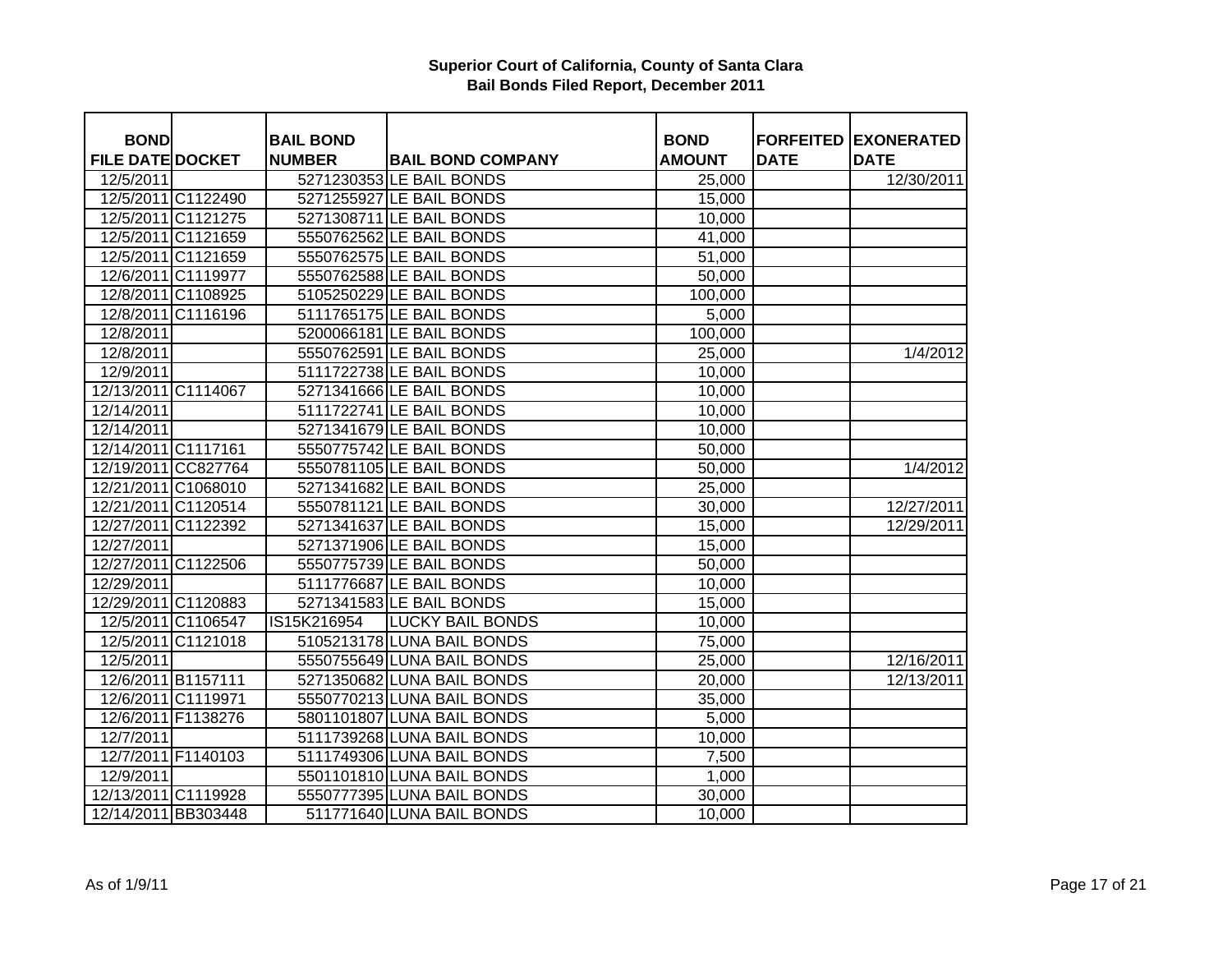| <b>BOND</b>             | <b>BAIL BOND</b> |                            | <b>BOND</b>   |             | <b>FORFEITED EXONERATED</b> |
|-------------------------|------------------|----------------------------|---------------|-------------|-----------------------------|
| <b>FILE DATE DOCKET</b> | <b>NUMBER</b>    | <b>BAIL BOND COMPANY</b>   | <b>AMOUNT</b> | <b>DATE</b> | <b>DATE</b>                 |
| 12/14/2011 F1138539     |                  | 5111738865 LUNA BAIL BONDS | 10,000        |             |                             |
| 12/14/2011 F1140933     |                  | 5111771608 LUNA BAIL BONDS | 10,000        |             |                             |
| 12/14/2011 C1121662     |                  | 5271365600 LUNA BAIL BONDS | 25,000        |             |                             |
| 12/14/2011 C1222911     |                  | 5271367224 LUNA BAIL BONDS | 12,000        |             |                             |
| 12/14/2011 B1157640     |                  | 5271367253 LUNA BAIL BONDS | 25,000        |             |                             |
| 12/14/2011 B1157641     |                  | 5271367365 LUNA BAIL BONDS | 25,000        |             | 12/27/2011                  |
| 12/15/2011 C1222912     |                  | 5111771596 LUNA BAIL BONDS | 11,000        |             |                             |
| 12/19/2011              |                  | 5111771583 LUNA BAIL BONDS | 10,000        |             | 12/27/2011                  |
| 12/19/2011              |                  | 5271367336 LUNA BAIL BONDS | 150,000       |             |                             |
| 12/19/2011 B1157624     |                  | 5271367349 LUNA BAIL BONDS | 25,000        |             |                             |
| 12/19/2011 C1105211     |                  | 5801164417 LUNA BAIL BONDS | 5,000         |             |                             |
| 12/20/2011              |                  | 5111771525 LUNA BAIL BONDS | 10,000        |             |                             |
| 12/20/2011 C1121937     |                  | 5271367323 LUNA BAIL BONDS | 15,000        |             |                             |
| 12/20/2011              |                  | 5271367352 LUNA BAIL BONDS | 25,000        |             |                             |
| 12/20/2011 F1141024     |                  | 5550778417 LUNA BAIL BONDS | 30,000        |             |                             |
| 12/20/2011              |                  | 5550778420 LUNA BAIL BONDS | 30,000        |             |                             |
| 12/20/2011 C1105846     |                  | 5801164433 LUNA BAIL BONDS | 5,000         | 12/20/2011  |                             |
| 12/21/2011 C1121641     |                  | 5550778350 LUNA BAIL BONDS | 50,000        |             |                             |
| 12/21/2011              |                  | 5801138005 LUNA BAIL BONDS | 5,000         |             |                             |
| 12/22/2011 B1157670     |                  | 5111771567 LUNA BAIL BONDS | 10,000        |             |                             |
| 12/22/2011 B1157772     |                  | 5271367266 LUNA BAIL BONDS | 25,000        |             |                             |
| 12/27/2011              |                  | 5111771538 LUNA BAIL BONDS | 10,000        |             |                             |
| 12/27/2011 F1241142     |                  | 5111771541 LUNA BAIL BONDS | 10,000        |             |                             |
| 12/27/2011              |                  | 5271367240 LUNA BAIL BONDS | 20,000        |             |                             |
| 12/27/2011              |                  | 5271367282 LUNA BAIL BONDS | 25,000        |             |                             |
| 12/27/2011 F1138476     |                  | 5271367295 LUNA BAIL BONDS | 20,000        |             |                             |
| 12/27/2011              |                  | 5801161445 LUNA BAIL BONDS | 1,000         |             |                             |
| 12/28/2011 C1222877     |                  | 5271367237 LUNA BAIL BONDS | 15,000        |             |                             |
| 12/28/2011              |                  | 5271367310 LUNA BAIL BONDS | 25,000        |             |                             |
| 12/28/2011              |                  | 5550778404 LUNA BAIL BONDS | 30,000        |             |                             |
| 12/28/2011 F1140951     |                  | 5801161432 LUNA BAIL BONDS | 5,000         |             | 1/4/2012                    |
| 12/29/2011 C1111653     |                  | 5111771509 LUNA BAIL BONDS | 10,000        |             | 12/29/2011                  |
| 12/29/2011 C1106037     |                  | 5801161458 LUNA BAIL BONDS | 5,000         |             | 12/29/2011                  |
| 12/29/2011 C1112151     |                  | 5801161461 LUNA BAIL BONDS | 5,000         |             | 12/29/2011                  |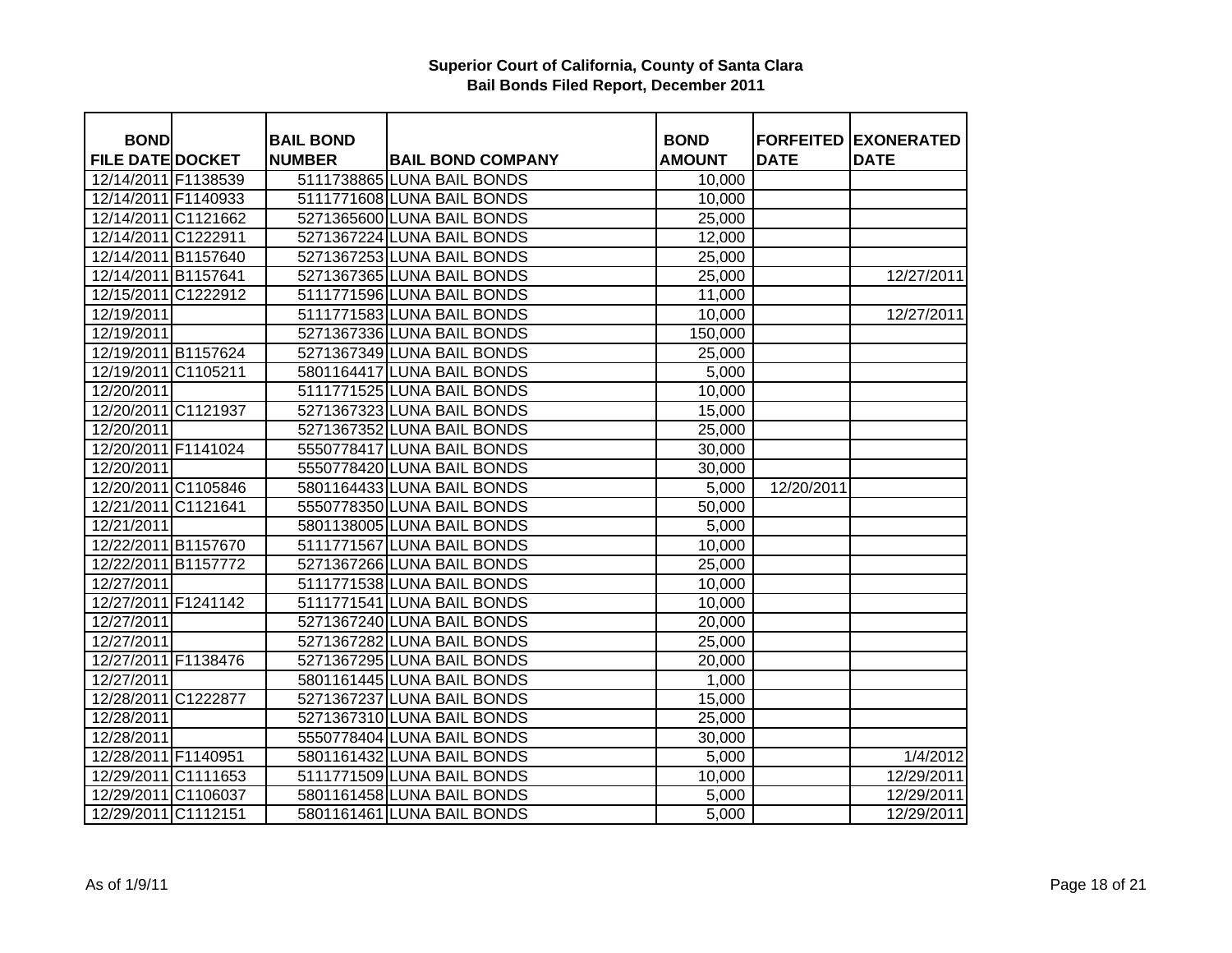| <b>FORFEITED EXONERATED</b><br><b>FILE DATE DOCKET</b><br><b>NUMBER</b><br><b>BAIL BOND COMPANY</b><br><b>AMOUNT</b><br><b>DATE</b><br><b>DATE</b><br>5801164462 LUNA BAIL BONDS<br>12/29/2011<br>12/29/2011 C1110867<br>1,000<br>12/29/2011 C1106038<br>5801164475 LUNA BAIL BONDS<br>5,000<br>12/29/2011<br>5200068875 LUNA BAIL BONDS<br>12/30/2011 C1117690<br>250,000<br>12/30/2011<br>IS100K29240<br>METRO ONE, INC<br>12,000<br>12/22/2011 C1199315<br>A152180401<br>MR BOND BAIL BONDS<br>10,000<br>12/28/2011 B1157773<br>A25000534368<br><b>NORTHBAY BAIL BONDS</b><br>25,000<br>12/28/2011 B1157774<br><b>NORTHBAY BAIL BONDS</b><br>A5000564080<br>25,000<br>12/1/2011<br>2011EE006999<br>PACIFIC COAST BAIL BONDS<br>15,000<br>12/2/2011 C1117814<br>2011CC022494<br>PACIFIC COAST BAIL BONDS<br>12/2/2011<br>5,000<br>2011CC022495<br>12/2/2011 CC815082<br>PACIFIC COAST BAIL BONDS<br>7,500<br>12/7/2011<br>12/5/2011<br>2011EE007009<br>PACIFIC COAST BAIL BONDS<br>10,000<br>12/6/2011 C1113755<br>2011BB036299<br>PACIFIC COAST BAIL BONDS<br>2,500<br>12/7/2011<br>2011EE007332<br>PACIFIC COAST BAIL BONDS<br>60,000<br>2011CC023286<br><b>PACIFIC COAST BAIL BONDS</b><br>1/6/2012<br>12/9/2011<br>20,000<br>12/13/2011 C1121669<br>2011BB036300<br>PACIFIC COAST BAIL BONDS<br>10,000<br>12/14/2011 C1121637<br>2011CC023287<br>PACIFIC COAST BAIL BONDS<br>25,000<br>12/16/2011 C1121536<br>2011EE007104<br>PACIFIC COAST BAIL BONDS<br>100,000<br>PACIFIC COAST BAIL BONDS<br>12/19/2011 C1115622<br>2011BB036312<br>5,000<br>12/20/2011 F1241162<br>2011BB036461<br>PACIFIC COAST BAIL BONDS<br>10,000<br>12/20/2011 F1241163<br>2011BB036462<br>PACIFIC COAST BAIL BONDS<br>10,000<br>PACIFIC COAST BAIL BONDS<br>12/21/2011 C1116240<br>2011AA118794<br>5,000<br>PACIFIC COAST BAIL BONDS<br>12/22/2011<br>2011BB036463<br>10,000<br>12/22/2011 C1121739<br>2011EE007351<br>PACIFIC COAST BAIL BONDS<br>80,000<br>PACIFIC COAST BAIL BONDS<br>12/27/2011 C1100803<br>2011BB036466<br>1,000<br>12/27/2011<br>2011CC023342<br>PACIFIC COAST BAIL BONDS<br>25,000<br>12/28/2011 C1121236<br>PACIFIC COAST BAIL BONDS<br>2011AA118795<br>5,000<br>PACIFIC COAST BAIL BONDS<br>12/28/2011 B1257862<br>2011CC023288<br>$\overline{2}5,000$<br>12/30/2011<br>2011DD013249<br>PACIFIC COAST BAIL BONDS<br>26,000<br>RAMIREZ BAIL BONDS<br>12/1/2011<br>2011EE006884<br>10,000<br>12/5/2011<br>2011BB031645<br>RAMIREZ BAIL BONDS<br>10,000<br>12/28/2011<br>2011DD013272<br><b>RAMIREZ BAIL BONDS</b><br>16,000<br>12/28/2011 B1157424<br>2011DD013274<br><b>RAMIREZ BAIL BONDS</b><br>10,000<br>12/6/2011 C1117649<br>2011DD012277<br><b>TAPOUT BAIL BONDS</b><br>25,000<br>12/7/2011 C1121837 | <b>BOND</b> | <b>BAIL BOND</b> |                          | <b>BOND</b> |            |  |
|---------------------------------------------------------------------------------------------------------------------------------------------------------------------------------------------------------------------------------------------------------------------------------------------------------------------------------------------------------------------------------------------------------------------------------------------------------------------------------------------------------------------------------------------------------------------------------------------------------------------------------------------------------------------------------------------------------------------------------------------------------------------------------------------------------------------------------------------------------------------------------------------------------------------------------------------------------------------------------------------------------------------------------------------------------------------------------------------------------------------------------------------------------------------------------------------------------------------------------------------------------------------------------------------------------------------------------------------------------------------------------------------------------------------------------------------------------------------------------------------------------------------------------------------------------------------------------------------------------------------------------------------------------------------------------------------------------------------------------------------------------------------------------------------------------------------------------------------------------------------------------------------------------------------------------------------------------------------------------------------------------------------------------------------------------------------------------------------------------------------------------------------------------------------------------------------------------------------------------------------------------------------------------------------------------------------------------------------------------------------------------------------------------------------------------------------------------------------------------------------------------------------------------------------------------------------------------------------------------------------------------------------------------------------------------------------------------------------|-------------|------------------|--------------------------|-------------|------------|--|
|                                                                                                                                                                                                                                                                                                                                                                                                                                                                                                                                                                                                                                                                                                                                                                                                                                                                                                                                                                                                                                                                                                                                                                                                                                                                                                                                                                                                                                                                                                                                                                                                                                                                                                                                                                                                                                                                                                                                                                                                                                                                                                                                                                                                                                                                                                                                                                                                                                                                                                                                                                                                                                                                                                                     |             |                  |                          |             |            |  |
|                                                                                                                                                                                                                                                                                                                                                                                                                                                                                                                                                                                                                                                                                                                                                                                                                                                                                                                                                                                                                                                                                                                                                                                                                                                                                                                                                                                                                                                                                                                                                                                                                                                                                                                                                                                                                                                                                                                                                                                                                                                                                                                                                                                                                                                                                                                                                                                                                                                                                                                                                                                                                                                                                                                     |             |                  |                          |             |            |  |
|                                                                                                                                                                                                                                                                                                                                                                                                                                                                                                                                                                                                                                                                                                                                                                                                                                                                                                                                                                                                                                                                                                                                                                                                                                                                                                                                                                                                                                                                                                                                                                                                                                                                                                                                                                                                                                                                                                                                                                                                                                                                                                                                                                                                                                                                                                                                                                                                                                                                                                                                                                                                                                                                                                                     |             |                  |                          |             |            |  |
|                                                                                                                                                                                                                                                                                                                                                                                                                                                                                                                                                                                                                                                                                                                                                                                                                                                                                                                                                                                                                                                                                                                                                                                                                                                                                                                                                                                                                                                                                                                                                                                                                                                                                                                                                                                                                                                                                                                                                                                                                                                                                                                                                                                                                                                                                                                                                                                                                                                                                                                                                                                                                                                                                                                     |             |                  |                          |             |            |  |
|                                                                                                                                                                                                                                                                                                                                                                                                                                                                                                                                                                                                                                                                                                                                                                                                                                                                                                                                                                                                                                                                                                                                                                                                                                                                                                                                                                                                                                                                                                                                                                                                                                                                                                                                                                                                                                                                                                                                                                                                                                                                                                                                                                                                                                                                                                                                                                                                                                                                                                                                                                                                                                                                                                                     |             |                  |                          |             |            |  |
|                                                                                                                                                                                                                                                                                                                                                                                                                                                                                                                                                                                                                                                                                                                                                                                                                                                                                                                                                                                                                                                                                                                                                                                                                                                                                                                                                                                                                                                                                                                                                                                                                                                                                                                                                                                                                                                                                                                                                                                                                                                                                                                                                                                                                                                                                                                                                                                                                                                                                                                                                                                                                                                                                                                     |             |                  |                          |             |            |  |
|                                                                                                                                                                                                                                                                                                                                                                                                                                                                                                                                                                                                                                                                                                                                                                                                                                                                                                                                                                                                                                                                                                                                                                                                                                                                                                                                                                                                                                                                                                                                                                                                                                                                                                                                                                                                                                                                                                                                                                                                                                                                                                                                                                                                                                                                                                                                                                                                                                                                                                                                                                                                                                                                                                                     |             |                  |                          |             |            |  |
|                                                                                                                                                                                                                                                                                                                                                                                                                                                                                                                                                                                                                                                                                                                                                                                                                                                                                                                                                                                                                                                                                                                                                                                                                                                                                                                                                                                                                                                                                                                                                                                                                                                                                                                                                                                                                                                                                                                                                                                                                                                                                                                                                                                                                                                                                                                                                                                                                                                                                                                                                                                                                                                                                                                     |             |                  |                          |             |            |  |
|                                                                                                                                                                                                                                                                                                                                                                                                                                                                                                                                                                                                                                                                                                                                                                                                                                                                                                                                                                                                                                                                                                                                                                                                                                                                                                                                                                                                                                                                                                                                                                                                                                                                                                                                                                                                                                                                                                                                                                                                                                                                                                                                                                                                                                                                                                                                                                                                                                                                                                                                                                                                                                                                                                                     |             |                  |                          |             |            |  |
|                                                                                                                                                                                                                                                                                                                                                                                                                                                                                                                                                                                                                                                                                                                                                                                                                                                                                                                                                                                                                                                                                                                                                                                                                                                                                                                                                                                                                                                                                                                                                                                                                                                                                                                                                                                                                                                                                                                                                                                                                                                                                                                                                                                                                                                                                                                                                                                                                                                                                                                                                                                                                                                                                                                     |             |                  |                          |             |            |  |
|                                                                                                                                                                                                                                                                                                                                                                                                                                                                                                                                                                                                                                                                                                                                                                                                                                                                                                                                                                                                                                                                                                                                                                                                                                                                                                                                                                                                                                                                                                                                                                                                                                                                                                                                                                                                                                                                                                                                                                                                                                                                                                                                                                                                                                                                                                                                                                                                                                                                                                                                                                                                                                                                                                                     |             |                  |                          |             |            |  |
|                                                                                                                                                                                                                                                                                                                                                                                                                                                                                                                                                                                                                                                                                                                                                                                                                                                                                                                                                                                                                                                                                                                                                                                                                                                                                                                                                                                                                                                                                                                                                                                                                                                                                                                                                                                                                                                                                                                                                                                                                                                                                                                                                                                                                                                                                                                                                                                                                                                                                                                                                                                                                                                                                                                     |             |                  |                          |             |            |  |
|                                                                                                                                                                                                                                                                                                                                                                                                                                                                                                                                                                                                                                                                                                                                                                                                                                                                                                                                                                                                                                                                                                                                                                                                                                                                                                                                                                                                                                                                                                                                                                                                                                                                                                                                                                                                                                                                                                                                                                                                                                                                                                                                                                                                                                                                                                                                                                                                                                                                                                                                                                                                                                                                                                                     |             |                  |                          |             |            |  |
|                                                                                                                                                                                                                                                                                                                                                                                                                                                                                                                                                                                                                                                                                                                                                                                                                                                                                                                                                                                                                                                                                                                                                                                                                                                                                                                                                                                                                                                                                                                                                                                                                                                                                                                                                                                                                                                                                                                                                                                                                                                                                                                                                                                                                                                                                                                                                                                                                                                                                                                                                                                                                                                                                                                     |             |                  |                          |             |            |  |
|                                                                                                                                                                                                                                                                                                                                                                                                                                                                                                                                                                                                                                                                                                                                                                                                                                                                                                                                                                                                                                                                                                                                                                                                                                                                                                                                                                                                                                                                                                                                                                                                                                                                                                                                                                                                                                                                                                                                                                                                                                                                                                                                                                                                                                                                                                                                                                                                                                                                                                                                                                                                                                                                                                                     |             |                  |                          |             |            |  |
|                                                                                                                                                                                                                                                                                                                                                                                                                                                                                                                                                                                                                                                                                                                                                                                                                                                                                                                                                                                                                                                                                                                                                                                                                                                                                                                                                                                                                                                                                                                                                                                                                                                                                                                                                                                                                                                                                                                                                                                                                                                                                                                                                                                                                                                                                                                                                                                                                                                                                                                                                                                                                                                                                                                     |             |                  |                          |             |            |  |
|                                                                                                                                                                                                                                                                                                                                                                                                                                                                                                                                                                                                                                                                                                                                                                                                                                                                                                                                                                                                                                                                                                                                                                                                                                                                                                                                                                                                                                                                                                                                                                                                                                                                                                                                                                                                                                                                                                                                                                                                                                                                                                                                                                                                                                                                                                                                                                                                                                                                                                                                                                                                                                                                                                                     |             |                  |                          |             |            |  |
|                                                                                                                                                                                                                                                                                                                                                                                                                                                                                                                                                                                                                                                                                                                                                                                                                                                                                                                                                                                                                                                                                                                                                                                                                                                                                                                                                                                                                                                                                                                                                                                                                                                                                                                                                                                                                                                                                                                                                                                                                                                                                                                                                                                                                                                                                                                                                                                                                                                                                                                                                                                                                                                                                                                     |             |                  |                          |             |            |  |
|                                                                                                                                                                                                                                                                                                                                                                                                                                                                                                                                                                                                                                                                                                                                                                                                                                                                                                                                                                                                                                                                                                                                                                                                                                                                                                                                                                                                                                                                                                                                                                                                                                                                                                                                                                                                                                                                                                                                                                                                                                                                                                                                                                                                                                                                                                                                                                                                                                                                                                                                                                                                                                                                                                                     |             |                  |                          |             |            |  |
|                                                                                                                                                                                                                                                                                                                                                                                                                                                                                                                                                                                                                                                                                                                                                                                                                                                                                                                                                                                                                                                                                                                                                                                                                                                                                                                                                                                                                                                                                                                                                                                                                                                                                                                                                                                                                                                                                                                                                                                                                                                                                                                                                                                                                                                                                                                                                                                                                                                                                                                                                                                                                                                                                                                     |             |                  |                          |             |            |  |
|                                                                                                                                                                                                                                                                                                                                                                                                                                                                                                                                                                                                                                                                                                                                                                                                                                                                                                                                                                                                                                                                                                                                                                                                                                                                                                                                                                                                                                                                                                                                                                                                                                                                                                                                                                                                                                                                                                                                                                                                                                                                                                                                                                                                                                                                                                                                                                                                                                                                                                                                                                                                                                                                                                                     |             |                  |                          |             |            |  |
|                                                                                                                                                                                                                                                                                                                                                                                                                                                                                                                                                                                                                                                                                                                                                                                                                                                                                                                                                                                                                                                                                                                                                                                                                                                                                                                                                                                                                                                                                                                                                                                                                                                                                                                                                                                                                                                                                                                                                                                                                                                                                                                                                                                                                                                                                                                                                                                                                                                                                                                                                                                                                                                                                                                     |             |                  |                          |             |            |  |
|                                                                                                                                                                                                                                                                                                                                                                                                                                                                                                                                                                                                                                                                                                                                                                                                                                                                                                                                                                                                                                                                                                                                                                                                                                                                                                                                                                                                                                                                                                                                                                                                                                                                                                                                                                                                                                                                                                                                                                                                                                                                                                                                                                                                                                                                                                                                                                                                                                                                                                                                                                                                                                                                                                                     |             |                  |                          |             |            |  |
|                                                                                                                                                                                                                                                                                                                                                                                                                                                                                                                                                                                                                                                                                                                                                                                                                                                                                                                                                                                                                                                                                                                                                                                                                                                                                                                                                                                                                                                                                                                                                                                                                                                                                                                                                                                                                                                                                                                                                                                                                                                                                                                                                                                                                                                                                                                                                                                                                                                                                                                                                                                                                                                                                                                     |             |                  |                          |             |            |  |
|                                                                                                                                                                                                                                                                                                                                                                                                                                                                                                                                                                                                                                                                                                                                                                                                                                                                                                                                                                                                                                                                                                                                                                                                                                                                                                                                                                                                                                                                                                                                                                                                                                                                                                                                                                                                                                                                                                                                                                                                                                                                                                                                                                                                                                                                                                                                                                                                                                                                                                                                                                                                                                                                                                                     |             |                  |                          |             |            |  |
|                                                                                                                                                                                                                                                                                                                                                                                                                                                                                                                                                                                                                                                                                                                                                                                                                                                                                                                                                                                                                                                                                                                                                                                                                                                                                                                                                                                                                                                                                                                                                                                                                                                                                                                                                                                                                                                                                                                                                                                                                                                                                                                                                                                                                                                                                                                                                                                                                                                                                                                                                                                                                                                                                                                     |             |                  |                          |             |            |  |
|                                                                                                                                                                                                                                                                                                                                                                                                                                                                                                                                                                                                                                                                                                                                                                                                                                                                                                                                                                                                                                                                                                                                                                                                                                                                                                                                                                                                                                                                                                                                                                                                                                                                                                                                                                                                                                                                                                                                                                                                                                                                                                                                                                                                                                                                                                                                                                                                                                                                                                                                                                                                                                                                                                                     |             |                  |                          |             |            |  |
|                                                                                                                                                                                                                                                                                                                                                                                                                                                                                                                                                                                                                                                                                                                                                                                                                                                                                                                                                                                                                                                                                                                                                                                                                                                                                                                                                                                                                                                                                                                                                                                                                                                                                                                                                                                                                                                                                                                                                                                                                                                                                                                                                                                                                                                                                                                                                                                                                                                                                                                                                                                                                                                                                                                     |             |                  |                          |             |            |  |
|                                                                                                                                                                                                                                                                                                                                                                                                                                                                                                                                                                                                                                                                                                                                                                                                                                                                                                                                                                                                                                                                                                                                                                                                                                                                                                                                                                                                                                                                                                                                                                                                                                                                                                                                                                                                                                                                                                                                                                                                                                                                                                                                                                                                                                                                                                                                                                                                                                                                                                                                                                                                                                                                                                                     |             |                  |                          |             |            |  |
|                                                                                                                                                                                                                                                                                                                                                                                                                                                                                                                                                                                                                                                                                                                                                                                                                                                                                                                                                                                                                                                                                                                                                                                                                                                                                                                                                                                                                                                                                                                                                                                                                                                                                                                                                                                                                                                                                                                                                                                                                                                                                                                                                                                                                                                                                                                                                                                                                                                                                                                                                                                                                                                                                                                     |             |                  |                          |             |            |  |
|                                                                                                                                                                                                                                                                                                                                                                                                                                                                                                                                                                                                                                                                                                                                                                                                                                                                                                                                                                                                                                                                                                                                                                                                                                                                                                                                                                                                                                                                                                                                                                                                                                                                                                                                                                                                                                                                                                                                                                                                                                                                                                                                                                                                                                                                                                                                                                                                                                                                                                                                                                                                                                                                                                                     |             |                  |                          |             |            |  |
|                                                                                                                                                                                                                                                                                                                                                                                                                                                                                                                                                                                                                                                                                                                                                                                                                                                                                                                                                                                                                                                                                                                                                                                                                                                                                                                                                                                                                                                                                                                                                                                                                                                                                                                                                                                                                                                                                                                                                                                                                                                                                                                                                                                                                                                                                                                                                                                                                                                                                                                                                                                                                                                                                                                     |             |                  |                          |             |            |  |
|                                                                                                                                                                                                                                                                                                                                                                                                                                                                                                                                                                                                                                                                                                                                                                                                                                                                                                                                                                                                                                                                                                                                                                                                                                                                                                                                                                                                                                                                                                                                                                                                                                                                                                                                                                                                                                                                                                                                                                                                                                                                                                                                                                                                                                                                                                                                                                                                                                                                                                                                                                                                                                                                                                                     |             |                  |                          |             |            |  |
|                                                                                                                                                                                                                                                                                                                                                                                                                                                                                                                                                                                                                                                                                                                                                                                                                                                                                                                                                                                                                                                                                                                                                                                                                                                                                                                                                                                                                                                                                                                                                                                                                                                                                                                                                                                                                                                                                                                                                                                                                                                                                                                                                                                                                                                                                                                                                                                                                                                                                                                                                                                                                                                                                                                     |             |                  |                          |             |            |  |
|                                                                                                                                                                                                                                                                                                                                                                                                                                                                                                                                                                                                                                                                                                                                                                                                                                                                                                                                                                                                                                                                                                                                                                                                                                                                                                                                                                                                                                                                                                                                                                                                                                                                                                                                                                                                                                                                                                                                                                                                                                                                                                                                                                                                                                                                                                                                                                                                                                                                                                                                                                                                                                                                                                                     |             |                  |                          |             |            |  |
|                                                                                                                                                                                                                                                                                                                                                                                                                                                                                                                                                                                                                                                                                                                                                                                                                                                                                                                                                                                                                                                                                                                                                                                                                                                                                                                                                                                                                                                                                                                                                                                                                                                                                                                                                                                                                                                                                                                                                                                                                                                                                                                                                                                                                                                                                                                                                                                                                                                                                                                                                                                                                                                                                                                     |             | 2011BB034966     | <b>TAPOUT BAIL BONDS</b> | 10,000      | 12/20/2011 |  |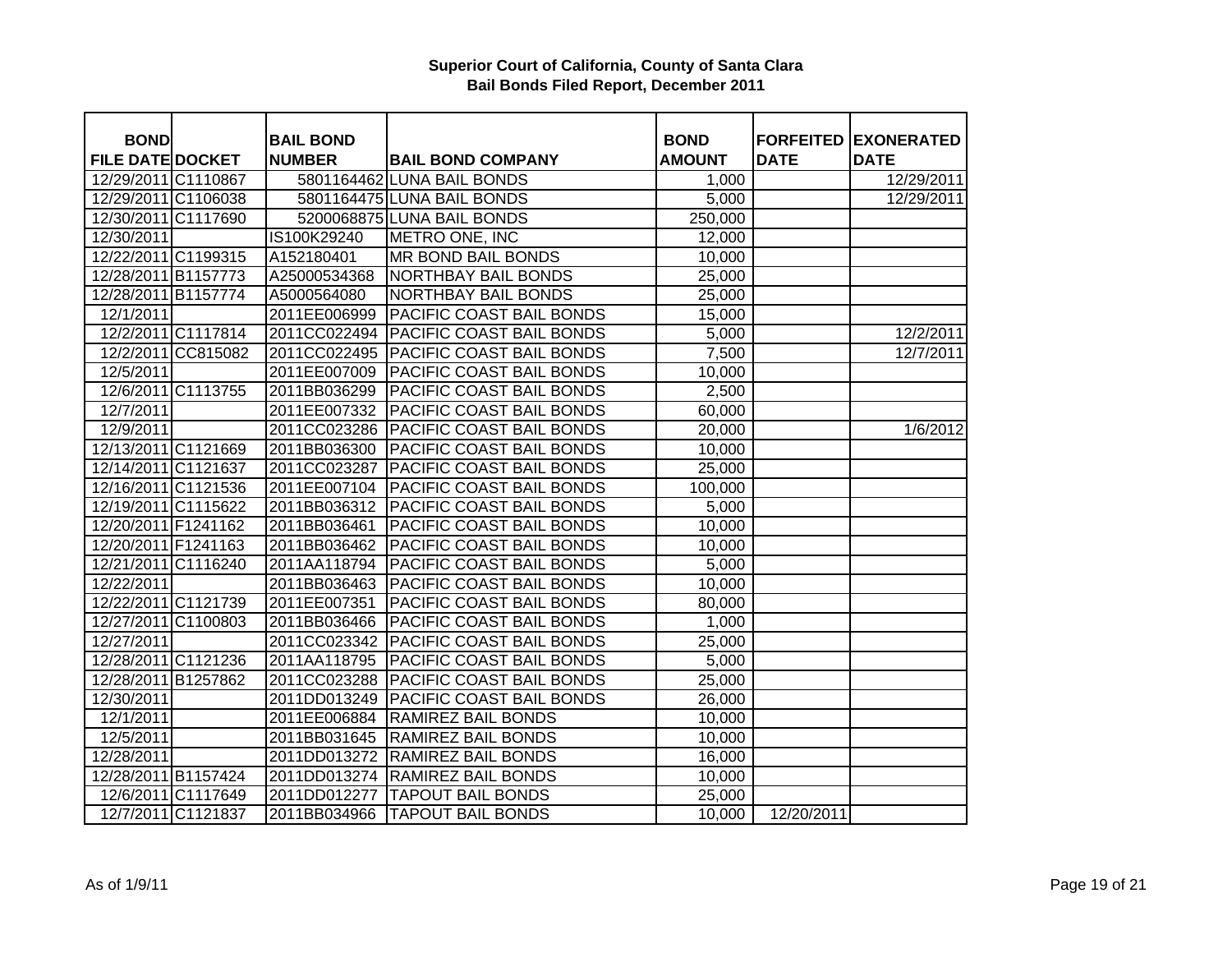| <b>BOND</b>             |                    | <b>BAIL BOND</b> |                                       | <b>BOND</b>   |             | <b>FORFEITED EXONERATED</b> |
|-------------------------|--------------------|------------------|---------------------------------------|---------------|-------------|-----------------------------|
| <b>FILE DATE DOCKET</b> |                    | <b>NUMBER</b>    | <b>BAIL BOND COMPANY</b>              | <b>AMOUNT</b> | <b>DATE</b> | <b>DATE</b>                 |
|                         | 12/7/2011 C1198469 |                  | 2011EE006638 TAPOUT BAIL BONDS        | 100,000       |             |                             |
|                         | 12/9/2011 C1080910 |                  | 2011BB035854   TAPOUT BAIL BONDS      | 10,000        |             |                             |
| 12/9/2011               |                    | 2011BB035855     | <b>TAPOUT BAIL BONDS</b>              | 1,000         |             |                             |
|                         | 12/9/2011 C1106100 |                  | 2011DD012278 TAPOUT BAIL BONDS        | 20,000        |             |                             |
| 12/12/2011 F1139592     |                    |                  | 2011DD011852 TAPOUT BAIL BONDS        | 11,000        |             |                             |
| 12/16/2011 C1118766     |                    |                  | 2011BB035856   TAPOUT BAIL BONDS      | 10,000        |             |                             |
| 12/16/2011              |                    |                  | 2011CC023032 TAPOUT BAIL BONDS        | 25,000        |             |                             |
| 12/20/2011              |                    |                  | 2011EE004794   TAPOUT BAIL BONDS      | 50,000        |             |                             |
| 12/21/2011 C1222870     |                    | 2011CC018991     | <b>TAPOUT BAIL BONDS</b>              | 25,000        |             |                             |
| 12/27/2011 CC947947     |                    | 2011BB035857     | <b>TAPOUT BAIL BONDS</b>              | 5,000         |             |                             |
| 12/27/2011 C1121064     |                    | 2011DD012835     | <b>TAPOUT BAIL BONDS</b>              | 35,000        |             |                             |
| 12/29/2011              |                    | 2011CC023035     | <b>TAPOUT BAIL BONDS</b>              | 10,000        |             |                             |
|                         | 12/5/2011 C1118704 | IS500K3788       | TEDD WALLACE BAIL BONDS               | 500,000       |             |                             |
| 12/28/2011 B1257943     |                    | IS15K206292      | TEDD WALLACE BAIL BONDS               | 10,000        |             |                             |
| 12/27/2011              |                    | AS50K35055       | THANG VO BAIL BONDS                   | 20,000        |             |                             |
| 12/13/2011 CC940224     |                    | AS25204036       | <b>TOLER BAIL BONDS</b>               | 25,000        |             |                             |
| 12/13/2011              |                    | AS5846753        | <b>TOLER BAIL BONDS</b>               | 1,000         |             |                             |
| 12/5/2011               |                    |                  | 5271350679 VERONICA MELERO BAIL BONDS | 20,000        |             |                             |
| 12/27/2011              |                    |                  | 5271366230 VERONICA MELERO BAIL BONDS | 25,000        |             |                             |
|                         | 12/1/2011 C1089695 | A152180115       | <b>VU BAIL BONDS</b>                  | 5,000         |             |                             |
| 12/1/2011               |                    | A152180120       | <b>VU BAIL BONDS</b>                  | 6,000         |             |                             |
| 12/1/2011               |                    | A302127410       | <b>VU BAIL BONDS</b>                  | 30,000        |             | 12/27/2011                  |
|                         | 12/2/2011 C1121007 | A302127413       | <b>VU BAIL BONDS</b>                  | 30,000        |             |                             |
| 12/5/2011               |                    | A302127388       | <b>VU BAIL BONDS</b>                  | 25,000        |             | 12/30/2011                  |
|                         | 12/5/2011 C1121160 | A302127411       | <b>VU BAIL BONDS</b>                  | 20,000        |             |                             |
|                         | 12/5/2011 C1121160 | A302127412       | <b>VU BAIL BONDS</b>                  | 10,000        |             |                             |
|                         | 12/6/2011 C1119970 | A302127389       | <b>VU BAIL BONDS</b>                  | 25,000        |             |                             |
| 12/9/2011               |                    | A152180141       | <b>VU BAIL BONDS</b>                  | 10,000        |             |                             |
| 12/13/2011              |                    | A152180144       | <b>VU BAIL BONDS</b>                  | 15,000        |             |                             |
| 12/14/2011 B1157623     |                    | A152180143       | <b>VU BAIL BONDS</b>                  | 10,000        |             | 12/22/2011                  |
| 12/14/2011 C1115788     |                    | AUL2082350       | VU BAIL BONDS                         | 75,000        |             |                             |
| 12/15/2011              |                    | A302127417       | <b>VU BAIL BONDS</b>                  | 30,000        |             |                             |
| 12/15/2011              |                    | A302127418       | <b>VU BAIL BONDS</b>                  | 25,000        |             |                             |
| 12/15/2011 C1121752     |                    | AUL2082348       | <b>VU BAIL BONDS</b>                  | 50,000        |             |                             |